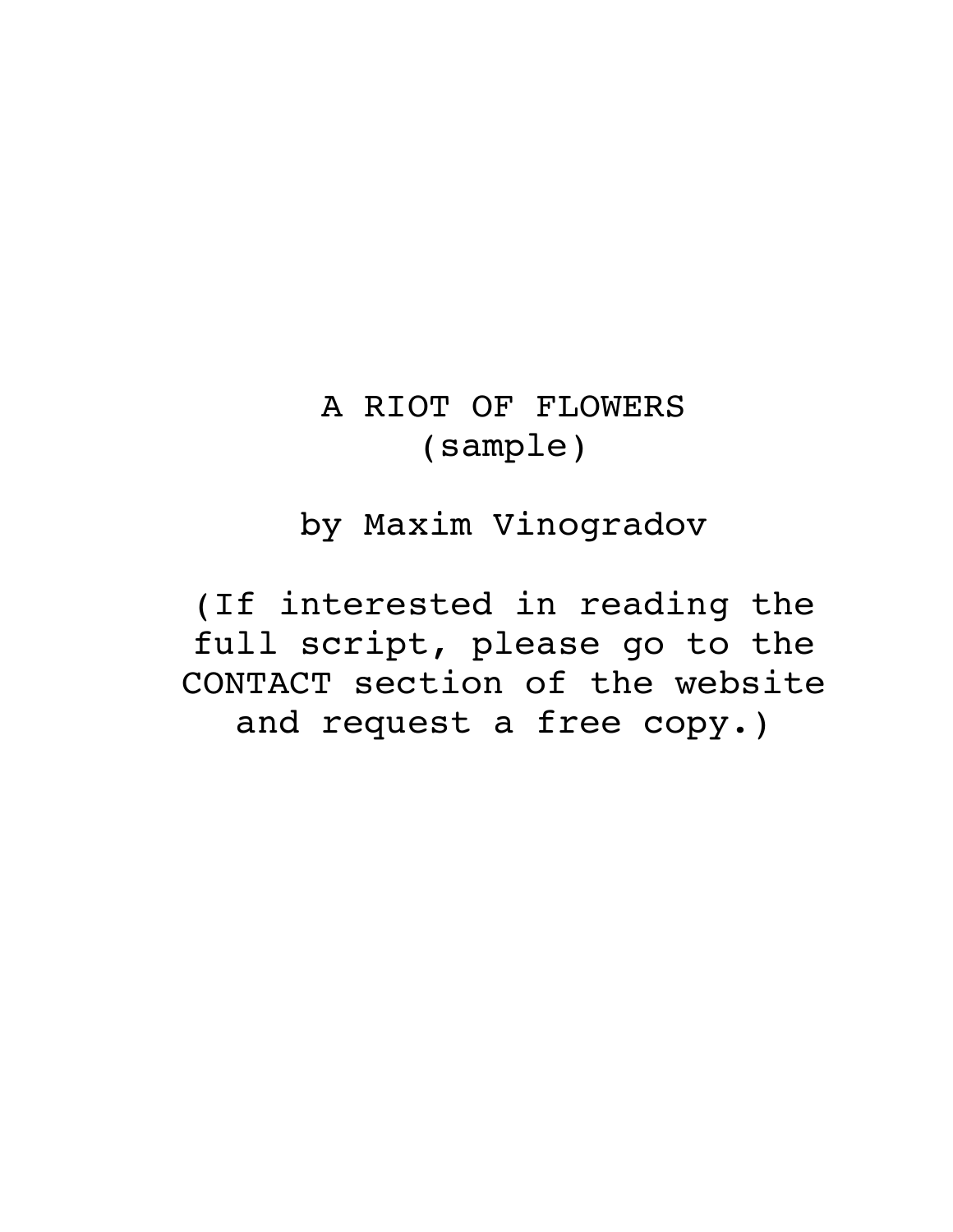House music plays, a BEAT PULSING AWAY.

FADE IN:

A shoulder -- positioned on the passenger seat of a car -- is BOPPING ALONG to the beat. Pull back to find ourselves...

INT. SHITTY SPORTS CAR - DAY

The shoulder belongs to JACQUES (20), a Frenchman, who isn't dancing but HAVING A SEIZURE.

ACE (20), an American, frantically drives. Scattered TATTOOS ON HIS FACE -- a Chinese symbol, a crucifix, among others -- makes one correctly imagine he's a jailbird.

SAILOR (20), an Englishwoman with heavy raccoon-circle eyeshadow, sits between them. She's got an innate decisiveness in each movement; a certain independence.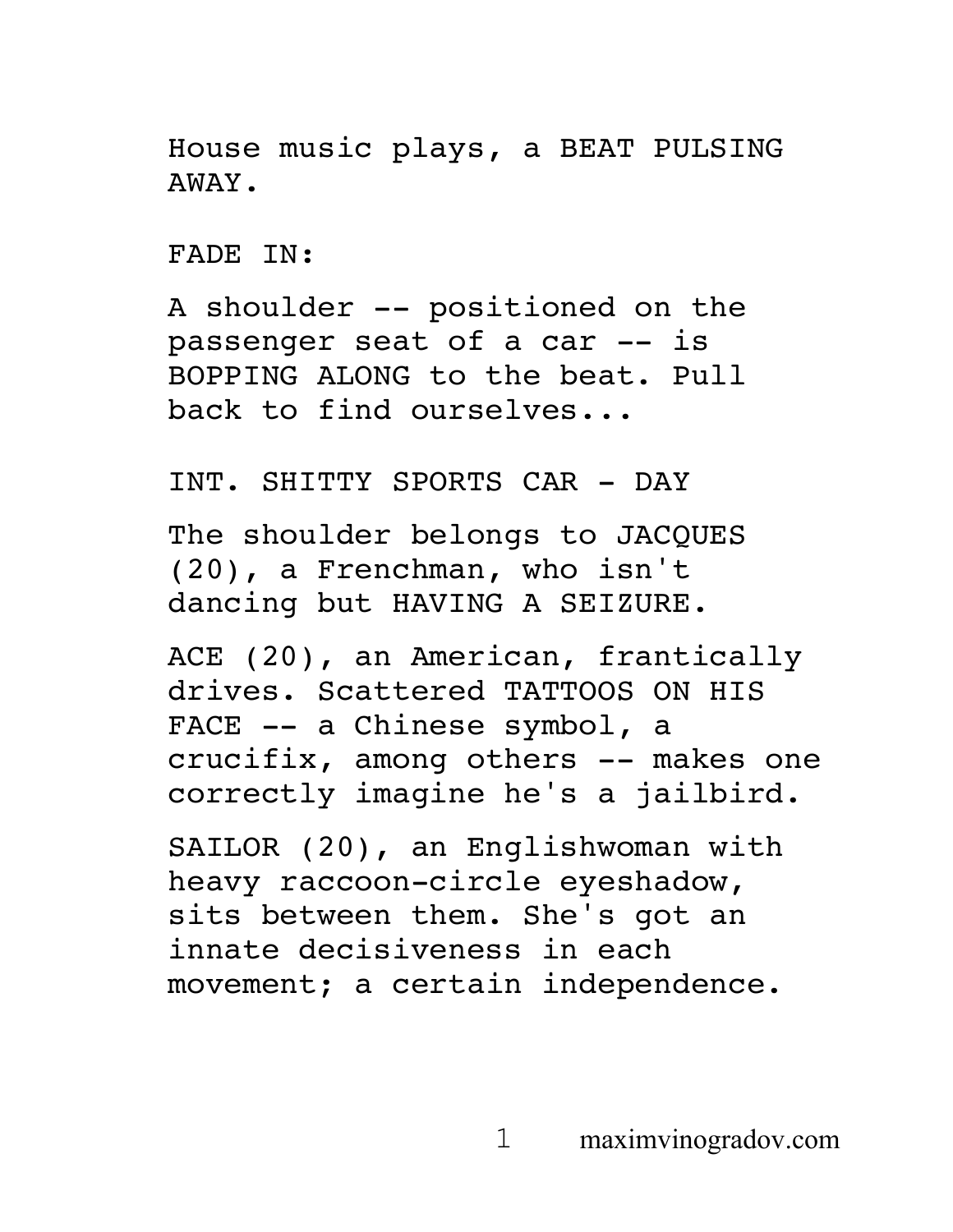She's currently pointing to the road as they race down the streets of Prague.

SAILOR

Wrong way! Wrong way!

ACE Can we trust my driving?!

Sailor GRABS THE WHEEL and jerks it, cutting off traffic.

> ACE (letting Sailor drive) Oh! Attention! Good! Great pl- Where the fuck are you going?!

SAILOR (re: Jacques) We need to grab Halo!

ACE

Wha--No! It's at home!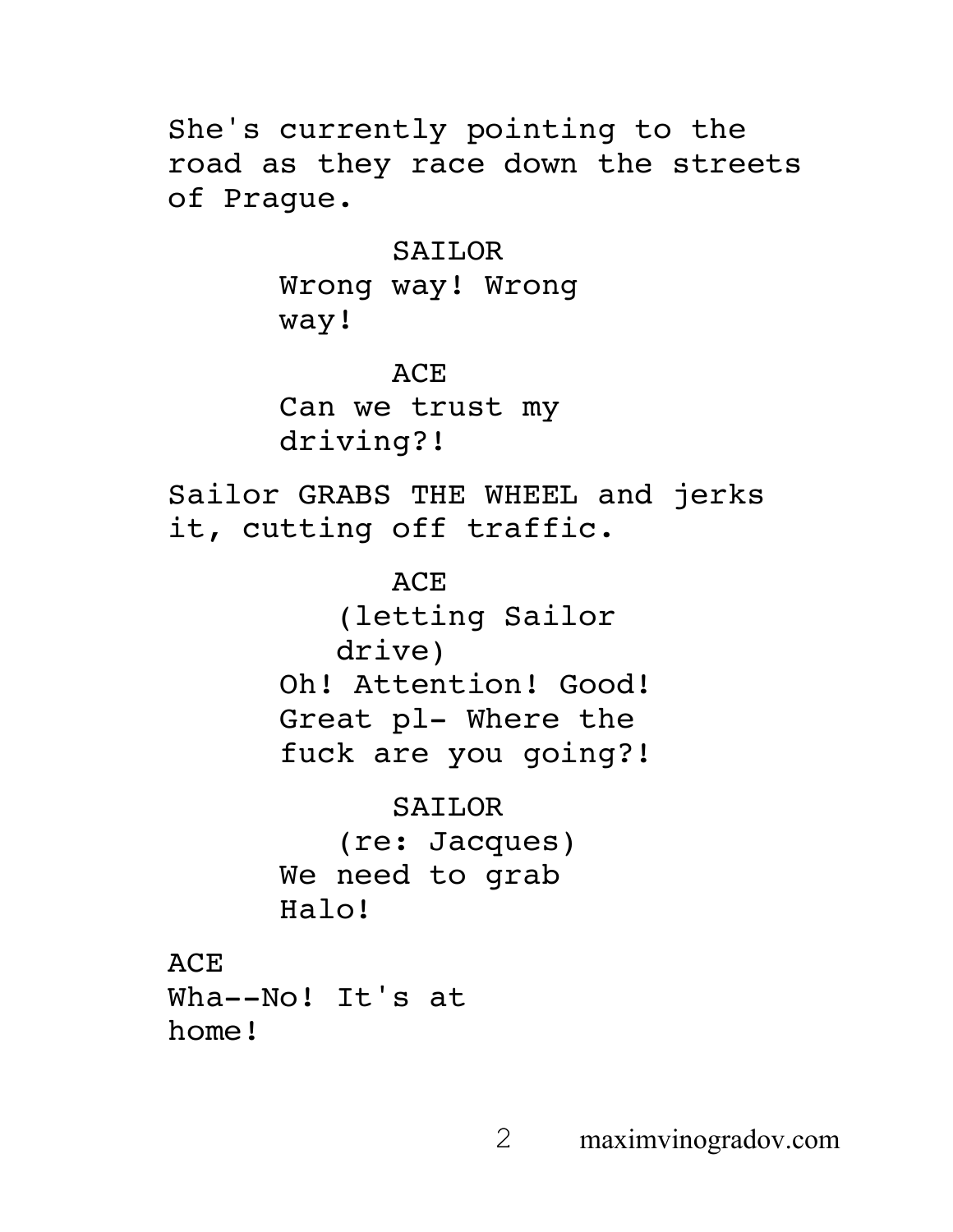SAILOR No, it isn't.

ACE

Ask Dani, I promise we do!

SAILOR

It's gonna be coming up in two seconds. Take the wheel back.

ACE

This is Fourth St! Fourth doesn't have--!

> SAILOR Yes, it does.

Sailor folds down her seat to access the trunk, kicking through to...

INT./EXT. SHITTY SPORTS CAR - TRUNK - CONTINUOUS

The trunk is a bit cramped and has no hood. Sailor climbs over somebody lying under a blanket, whose head pokes out: DANI (25).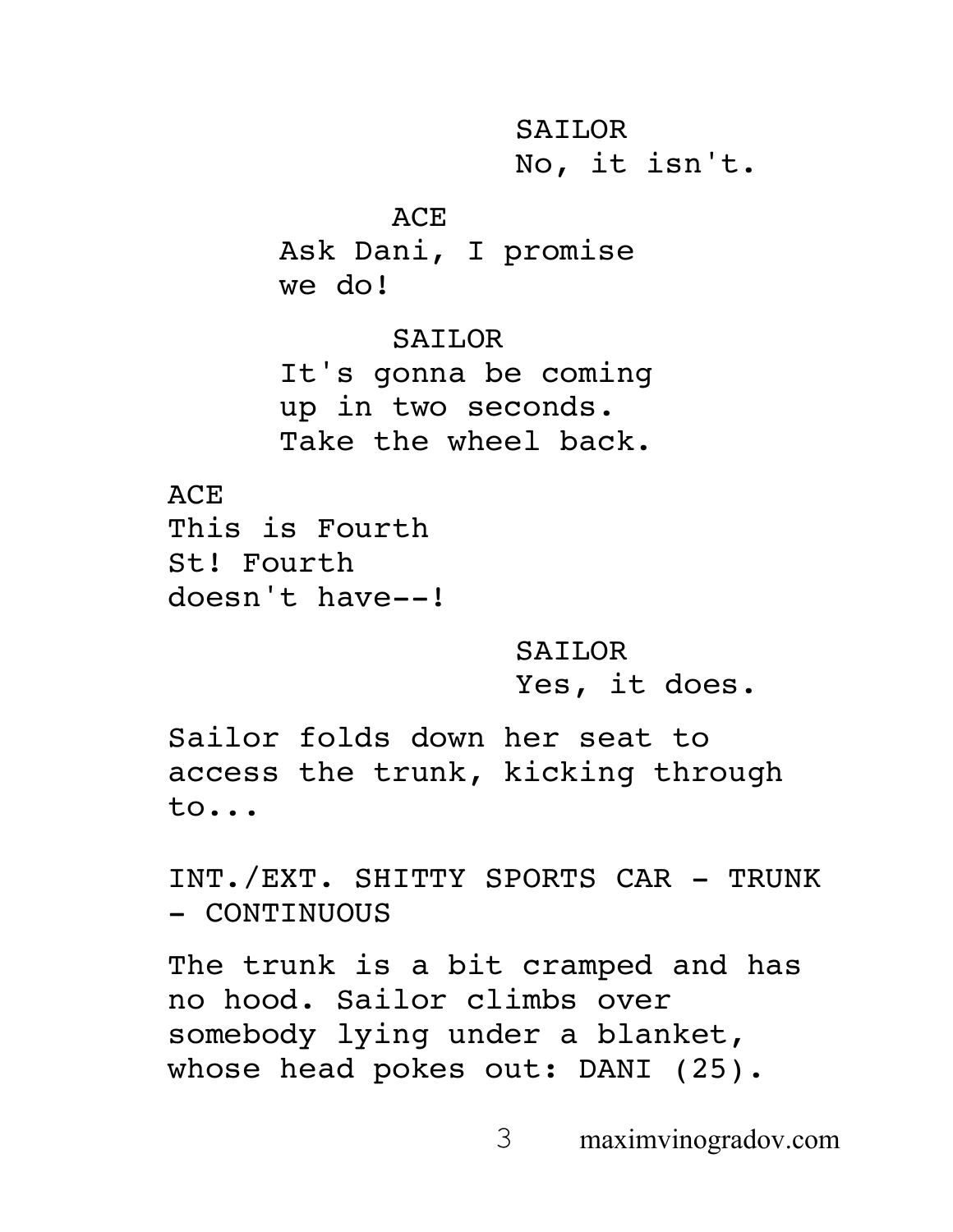She's Russian and wearing a Breakfast at Tiffany's SLEEPING MASK.

> DANI (yelling over wind) What!? What's happening!?

SAILOR Jacques's moonwalking and we -

DANI There's Halo in the pantry!

-

SAILOR No, there isn't!

Sailor grips the trunk's sides and skids her shoes out, RUNNING ON THE ROAD like a treadmill. Peeking around the shitty car, she sees the POLICE STATION in the distance.

Sailor slips on a puddle but maintains her grip. Timing this out, she RELEASES THE TRUNK and

4 maximvinogradov.com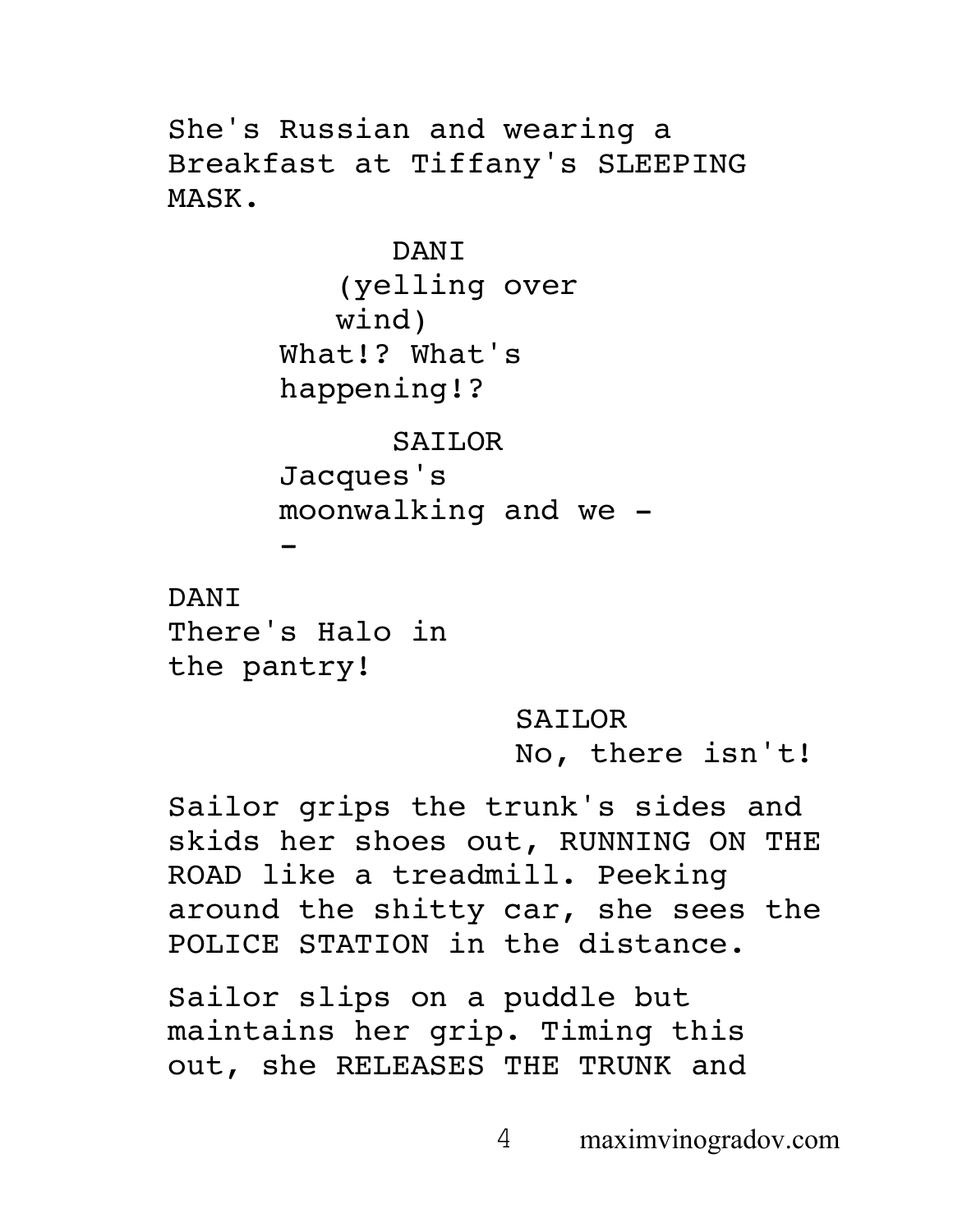continues running, turning onto the street and bolting down an...

### EXT. ALLEY - CONTINUOUS

As Sailor turns the corner, a corpse slides down a chute and into a dumpster-esque container labeled "TO MORGUE." Sailor hops onto the dumpster, opens the chute door, and CRAWLS UP.

INT. CORPSE CHUTE - CONTINUOUS

Sailor wiggles up the stainless steel corpse chute.

INT. SHITTY SPORTS CAR - SAME TIME

A paranoid Ace rolls to a stop outside the P.D. Foot on the brake -- not parking. Jacques's seizure's getting worse.

Ace tears down the ROSARY hanging from the rearview mirror and makes a cross in the air. He's frantically eyeing the front doors of the police station.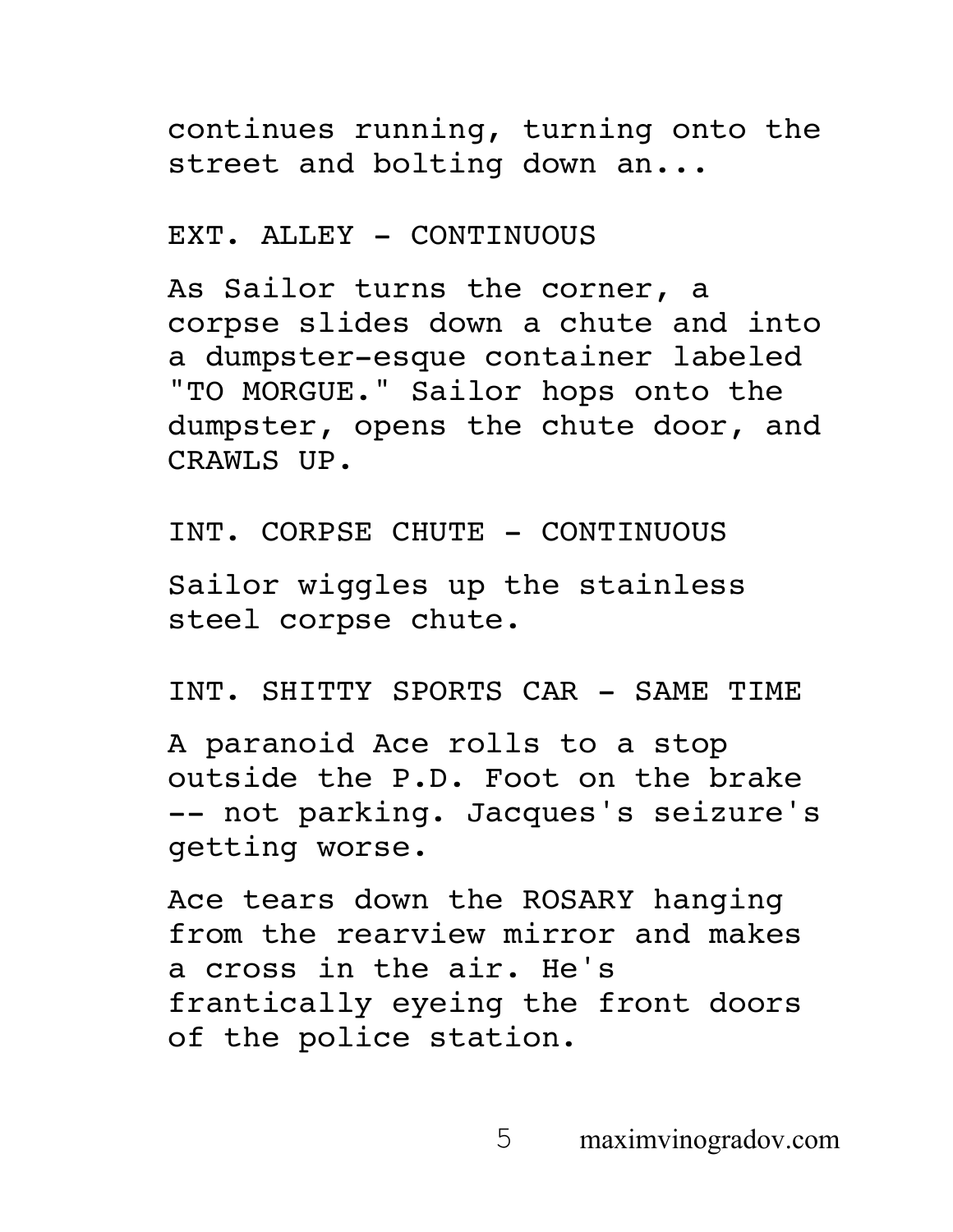In the name of the Father, the --

INT. CORONER'S MORGUE - SAME TIME Sailor lands in a ROOM FULL OF CADAVERS and flutters to her feet, bolting through a door to the...

INT. POLICE DEPARTMENT - HALLWAY -**CONTINUOUS** 

Sailor tries to blend in as she SPEEDS DOWN THE HALLWAY -- she's clearly been here multiple times before. Passing a series of wanted posters, she rips one down bearing ACE'S FACE with "NO KNOWN INFORMATION" and stuffs it in her pocket.

> OFFICER (O.S.) Dobre den!

Sailor halts, swearing under her breath, as an OFFICER jogs over to her. Sailor secretly pulls a TUBE OF RED LIPSTICK out of her pocket,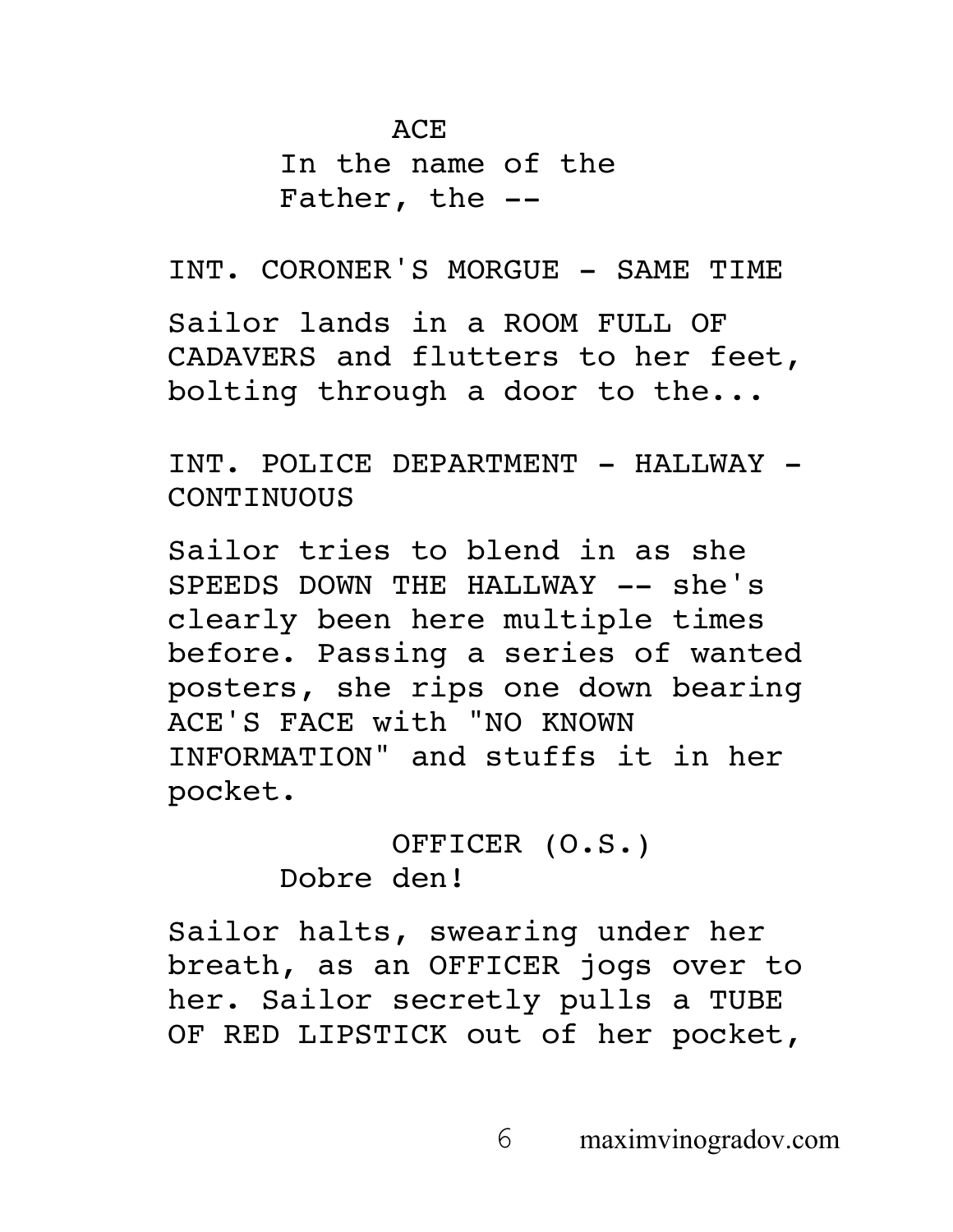popping it open and shoving it into the palm of her hand.

The Officer, reaching Sailor, spins her around...

> OFFICER (accusatory) Byste měli --

... and Sailor's SUDDENLY CRYING, removing her hand from her forehead -- revealing what seems to be a SMEAR OF BLOOD.

> OFFICER (eyes shooting wide) Ó můj bože! (trying to help) Kdo ti to udělal ?! SAILOR (still crying) I don't speak Czech, I'm sorry! I'm sorry! I'm sorry!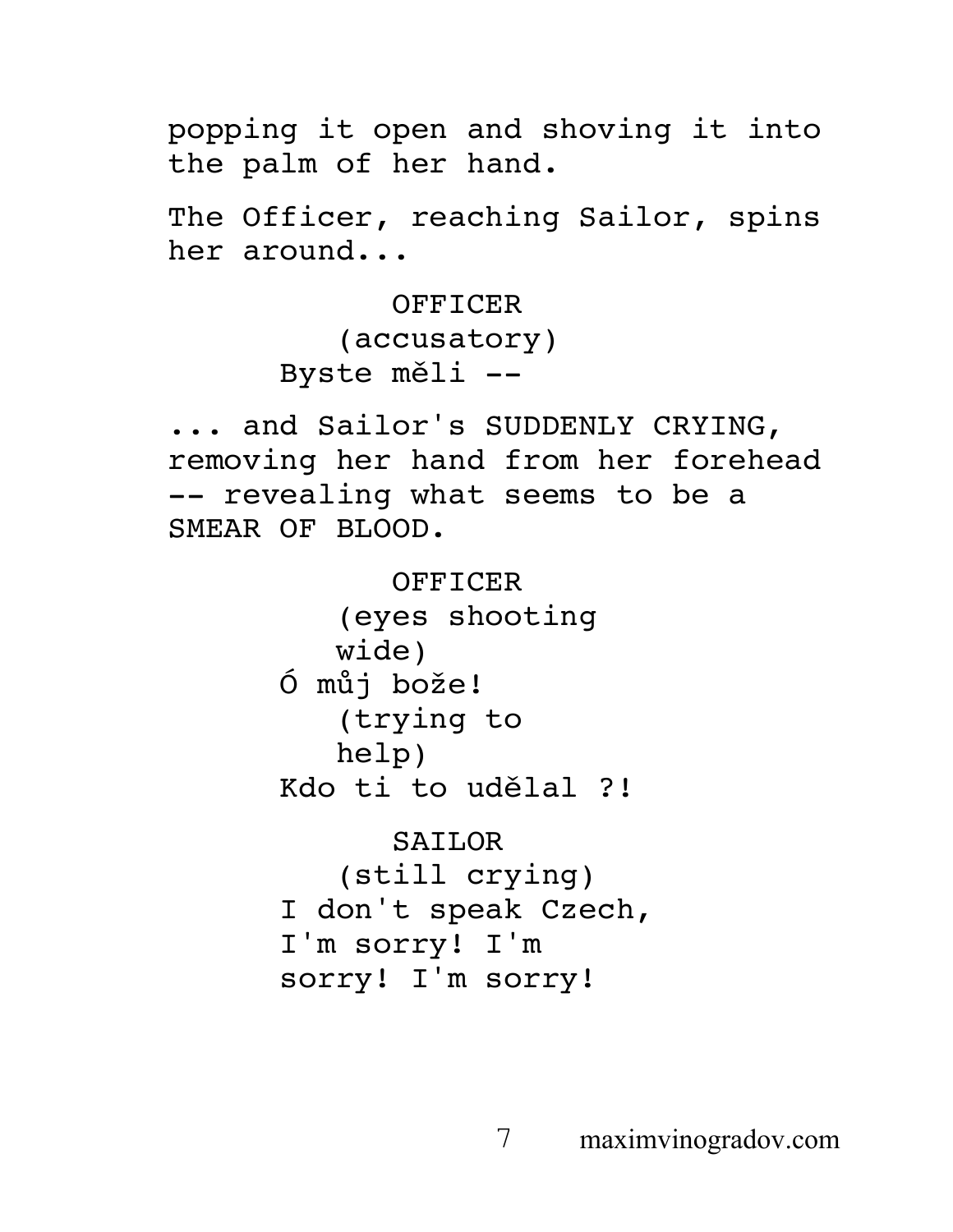(pointing down the hall) In an alley! The alley over there!

The Officer SPRINTS DOWN THE HALL and Sailor drops the act on a dime.

She ducks into a nearby room.

INT. POLICE DEPARTMENT - DRUG CONFISCATION ROOM - CONTINUOUS

Sailor can't find a lock on the door, so she grabs some coke kilos and plants them against it.

Searching the room, she moves to a cabinet locked with a padlock. She grabs a fire extinguisher and SMACKS at the padlock -- like they do in the movies. It doesn't work.

After four or five smacks, Sailor just SMASHES the extinguisher into the wooden cabinet, splintering it. She widens the hole and peeks her hand around in it, pulling out vials. Not what she's looking for.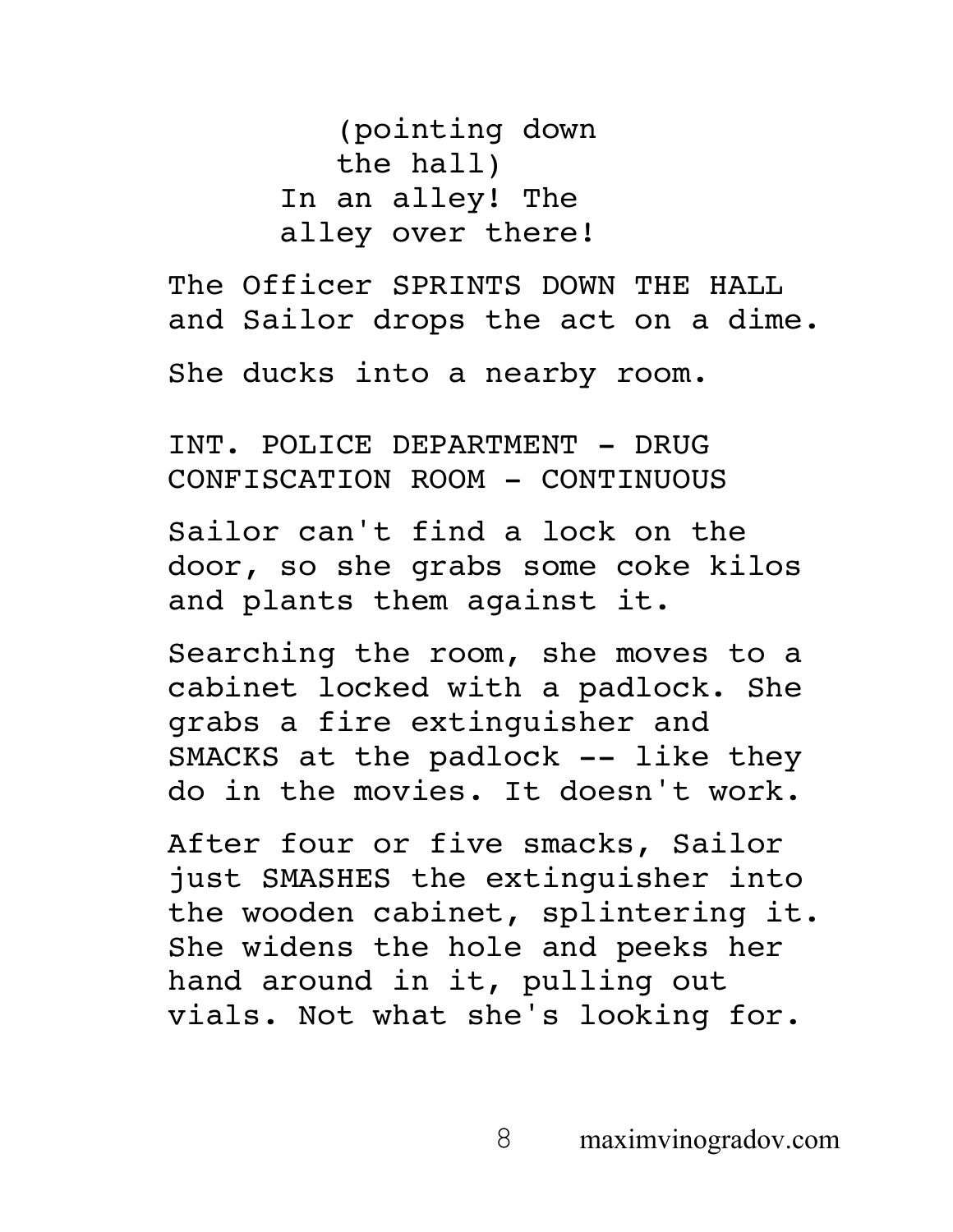Sailor drops them and keeps feeling around, eye on the door. Pulling new vials, she finds it: NARCAN - the vial suddenly sprouting a cartoon, glowing ANGEL'S HALO over it.

Satisfied, Sailor moves the coke kilos away from the door, then thinks again and looks back at the cabinet.

INT. SHITTY SPORTS CAR - SAME TIME

Ace holds Jacques's head up in the idle car.

> ACE -- forgive us our trespasses...

A prostitute (27), whose dress bears an IRIS FLOWER decal, leans in though the passenger window.

**TRTS** (heavy American accent) Jak se vám všem daří?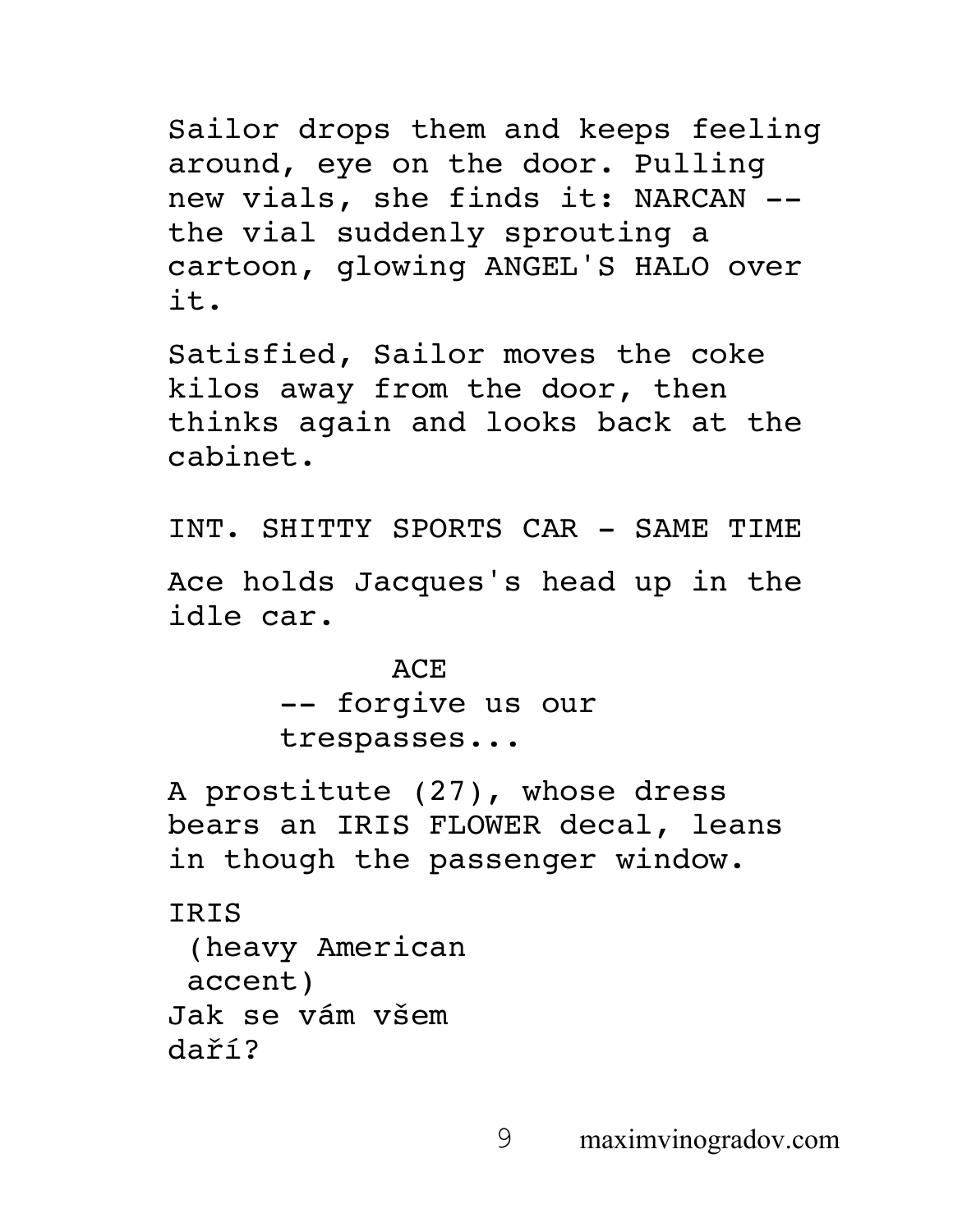```
ACE
                    -- as we forgive 
                    those who 
                    trespass against 
                    us...
Ace takes his foot off the brake, 
inching the car past Iris. 
IRIS (O.S.)
Oh shit! Is he 
all right?!
                    ACE
                    -- and lead us 
                    not into...
```
INT. POLICE DEPARTMENT - DRUG CONFISCATION ROOM - SAME TIME

Sailor goes back to the cabinet and pulls out the pill bottles and morphine vials, holding the front of her shirt as a sack to hold all of this.

INT. POLICE DEPARTMENT - HALLWAY -SAME TIME

The Officer from before, now confused, comes back -- passing the

10 maximvinogradov.com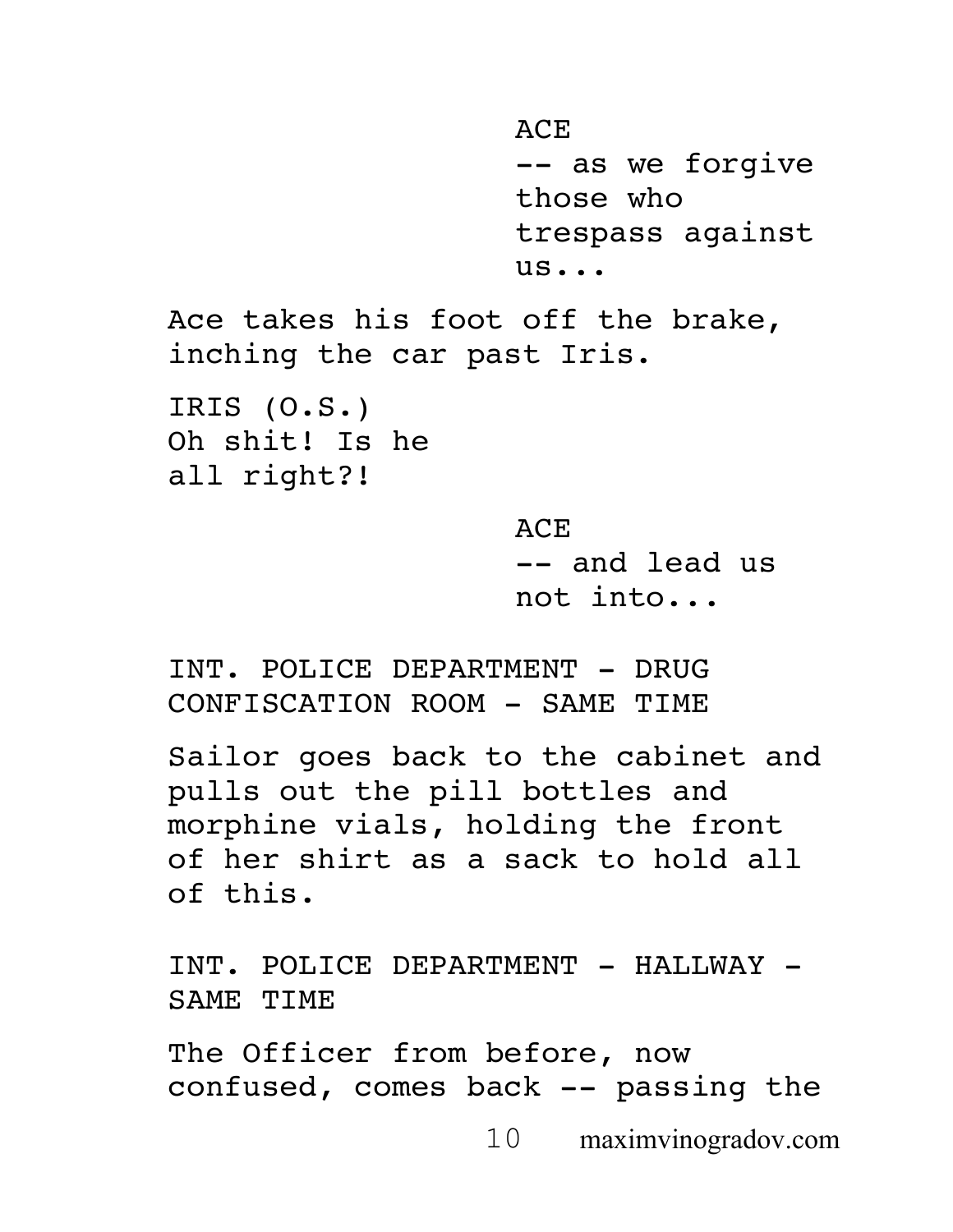room and hearing some rumbling. The window is opaque, but he thinks he sees someone in there...

INT. POLICE DEPARTMENT - DRUG CONFISCATION ROOM - SAME TIME

There's a KNOCK at the door. Sailor's a deer in headlights.

INT. POLICE DEPARTMENT - HALLWAY -SAME TIME

The Officer has his hand on the handle, ear leaning up against the door's window...

*CRASH!* The extinguisher launches through the window and into the Officer's cheek, COLLAPSING HIM. Sailor shoots through the door with her drugs bouncing on her shirt sack, huffing and puffing through the halls as vials shatter on the tile floor -- including the NARCAN. Officers begin CHASING HER.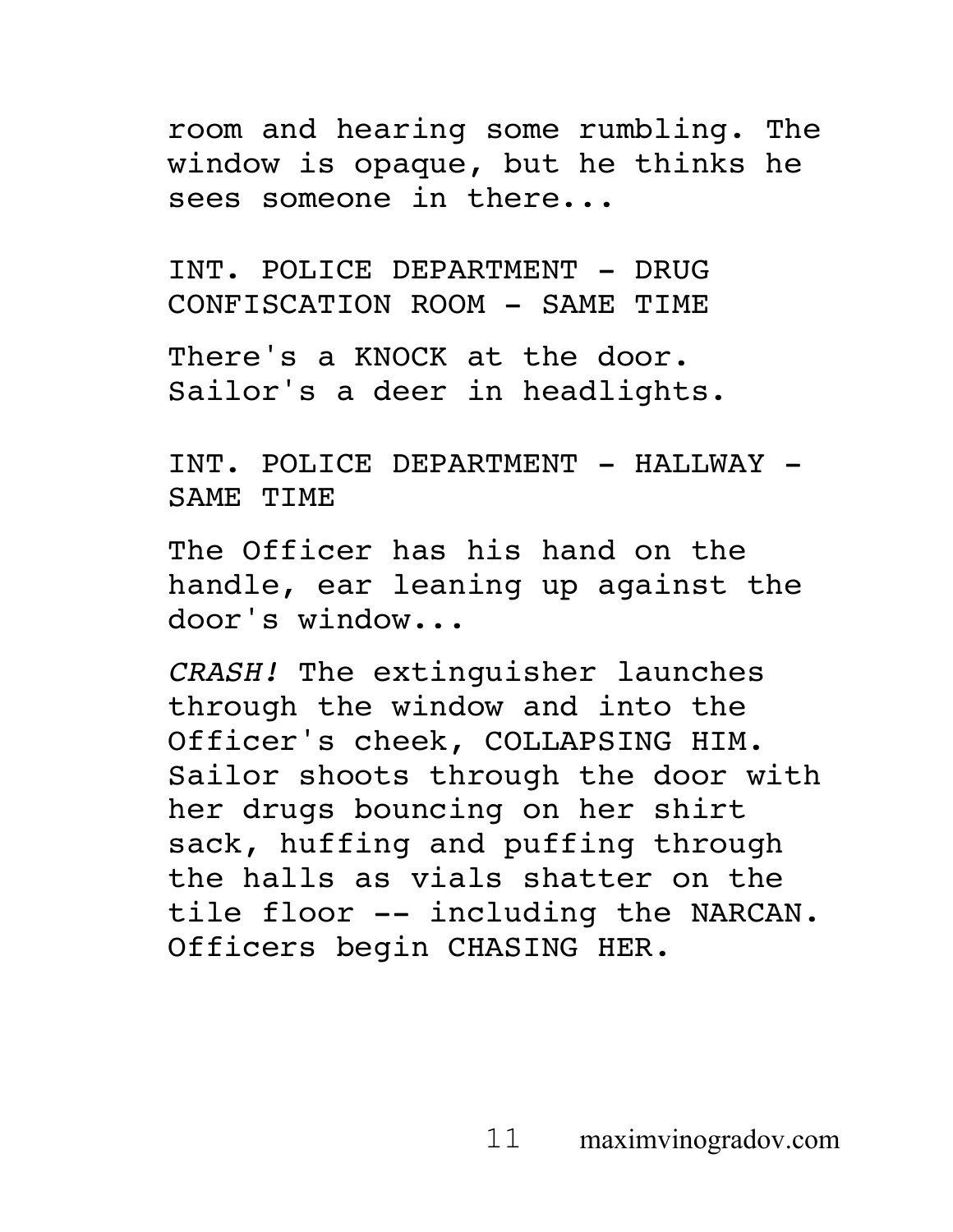EXT. POLICE DEPARTMENT - MOMENTS LATER

Sailor BURSTS OUT THE DOOR, vials and pill bottles flying in all directions as she bolts to the idle sports car, JUMPING INTO THE TRUNK.

> DANI (yelling to Ace) We got Sailor! Padyom, padyom!

INT. SHITTY SPORTS CAR - SAME TIME

Ace's about to put the car in drive, but can't without finishing the prayer. He stares at the P.D. doors.

**ACE** 

(hurrying) Poor banished children of Eve - - To thee do we send up our sighs mourning and weeping in this valley of tears --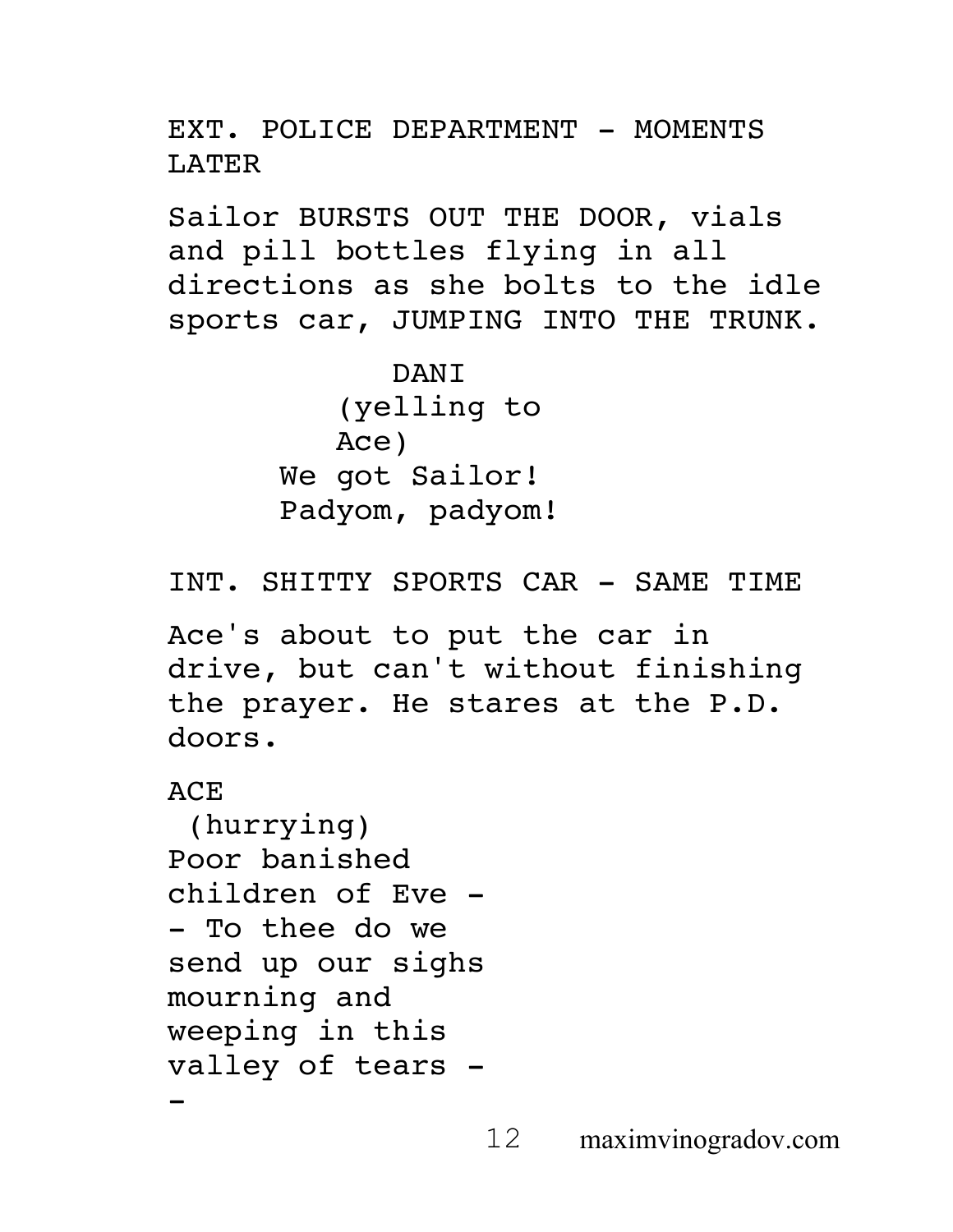DANI (O.S.) *Ace*!

EXT. SHITTY SPORTS CAR - TRUNK -SAME TIME

Sailor hides under the blanket with Dani just as...

INT. SHITTY SPORTS CAR - SAME TIME

Officers begin POURING OUT OF THE STATION. Ace's eyes go wide. He tries to sputter out the prayer as fast as he can.

**ACE** 

- thineeyesofmercytowa rdusandaftert hisourexileshowusthe blessedfruitofthywom bJesus--

An officer sees the sports car and JOGS TOWARDS THEM, not sure if this harbors their gal.

ACE O'clement-O'loving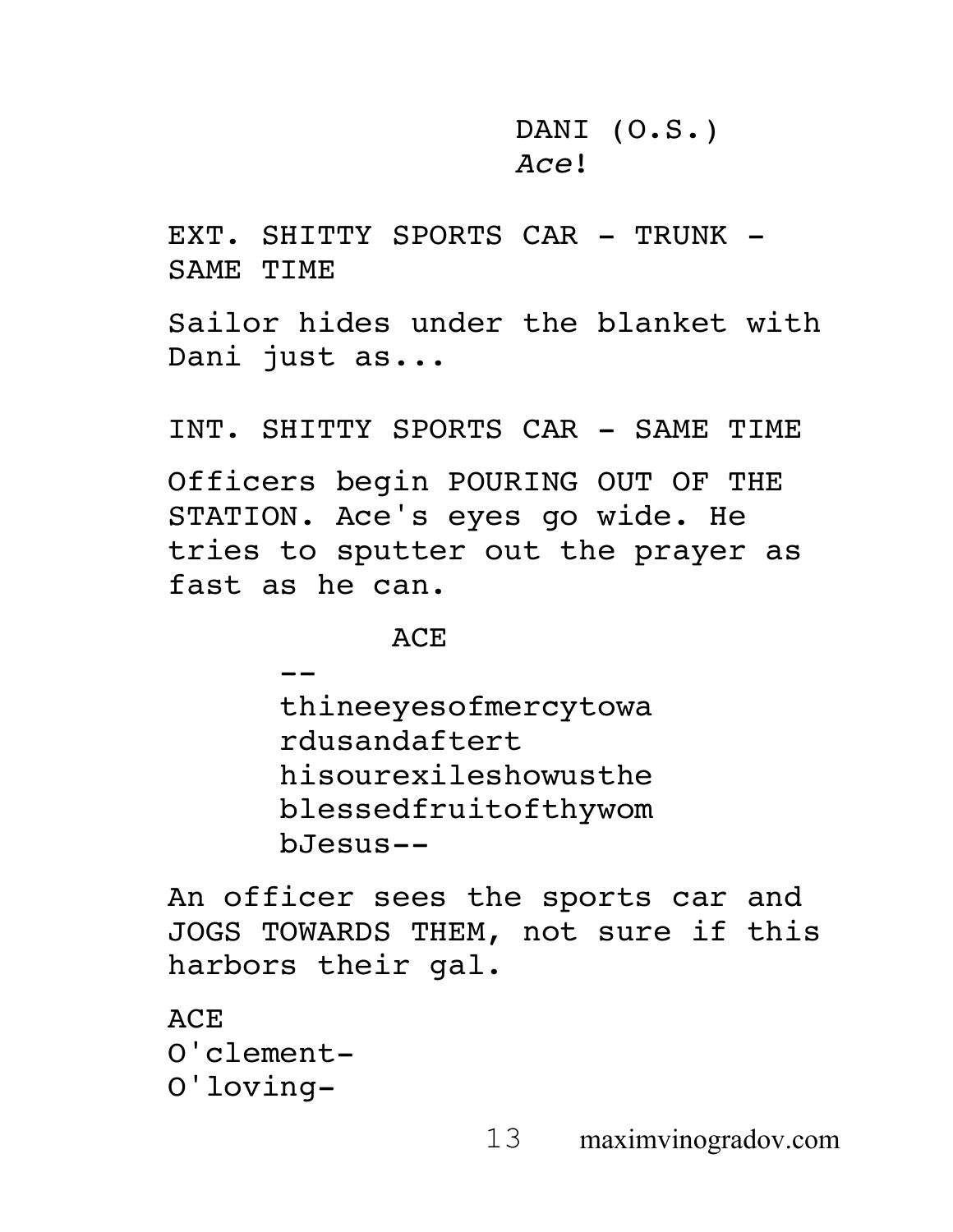.

SAILOR (O.S.) If God doesn't fuck you up, I will!

Ace SLAMS THE GAS PEDAL, head still bowed, trying to see over the dashboard. He uses a knee to guide the wheel, then takes a hand off Jacques's head, using it to avoid a crash.

ACE

(struggling) Pray for us, O Holy Mother of God. That we may be made worthy of the promises of Christ. In the Name of the Father, and of the Son and of the Holy Spirit. Amen.

Ace throws his rosary hand on the wheel and the other on Jacques's head. Jacques's mouth is foaming.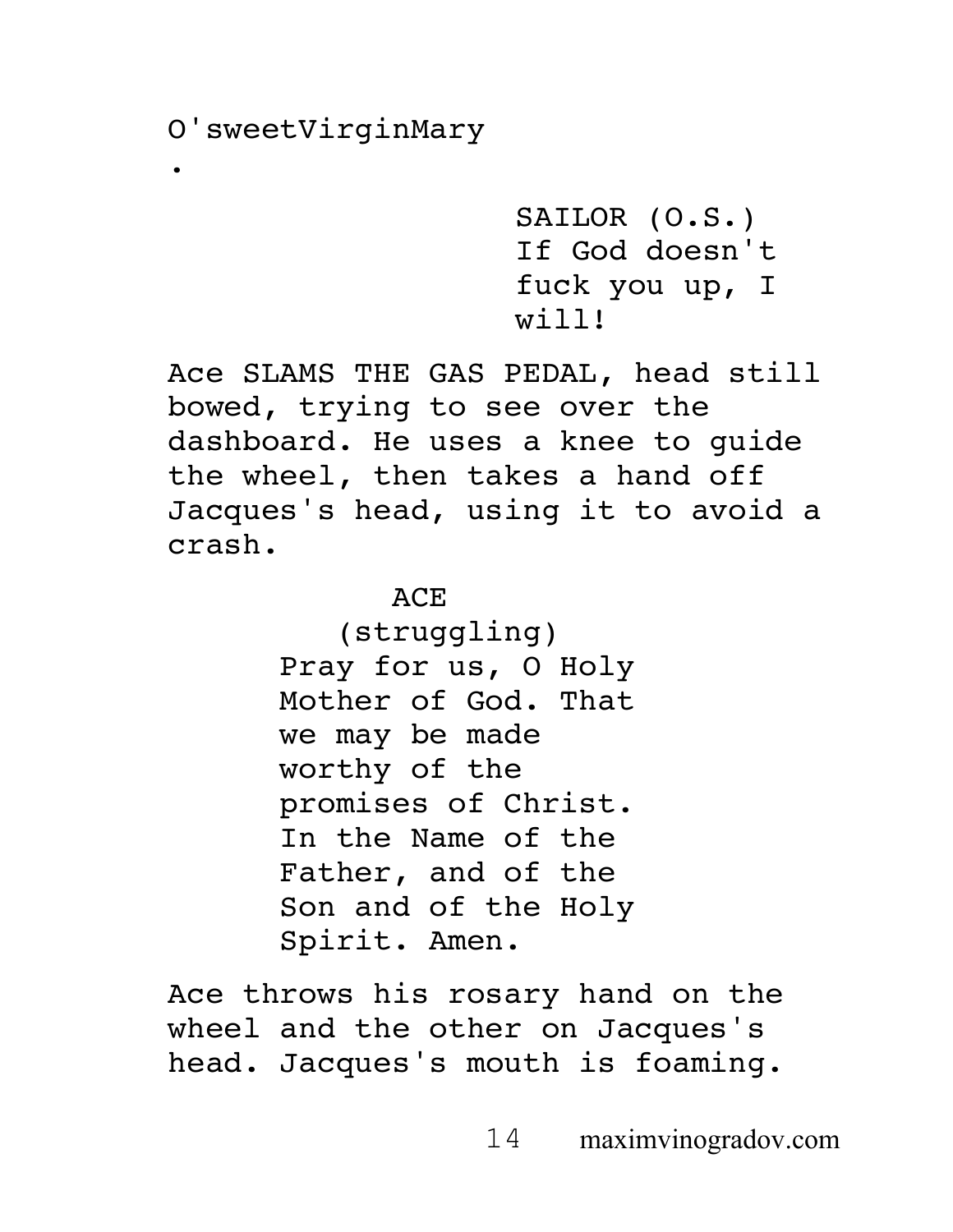EXT. SHITTY SPORTS CAR - TRUNK -MOMENTS LATER

A safe distance away, Sailor sees she only has ONE VIAL LEFT, which Dani snatches and looks at.

> **DANT** (inspecting) Caf... Carfen-- not Halo.

Dani goes to toss it as Sailor stops her and POCKETS IT.

EXT. APARTMENT - LATER

Ace slows the car as Sailor repeats her treadmill run, her hands on the sides of the trunk. Sailor slips on another puddle but maintains her grip. Timing it, she lets go and SPRINTS INTO the small APARTMENT BUILDING.

INT. APARTMENT - MOMENTS LATER

Sailor bursts into the two-bedroom apartment covered in drug paraphernalia from around the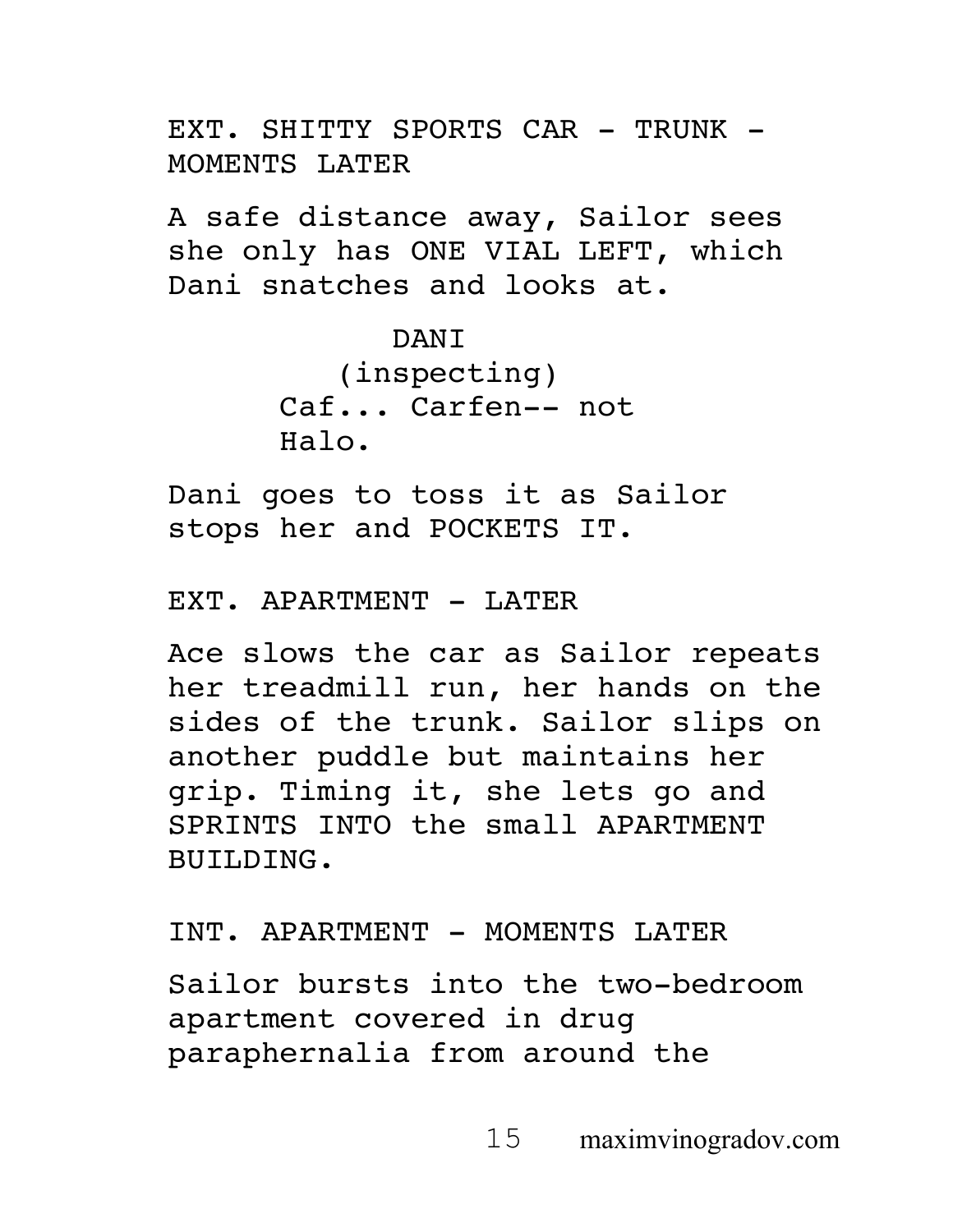world. It's homely, but nowhere you'd want to spend an afternoon.

Upon entry, she activates an ELECTRONIC DOOR CHIME shaped like TWEETY BIRD.

> TWEETY THE DOOR CHIME I tawt I taw a puddy tat!

Sailor charges towards the pantry and opens every container she can find.

> TWEETY THE DOOR CHIME (O.S.) I did! I did taw a puddy tat!

INT. SHITTY SPORTS CAR - SAME TIME

Ace turns Jacques's head to the side. On cue, Jacques gags.

INT. APARTMENT - SAME TIME

Sailor searches Pringles, oatmeal, cookie tins, pulling from them powders, dime bags...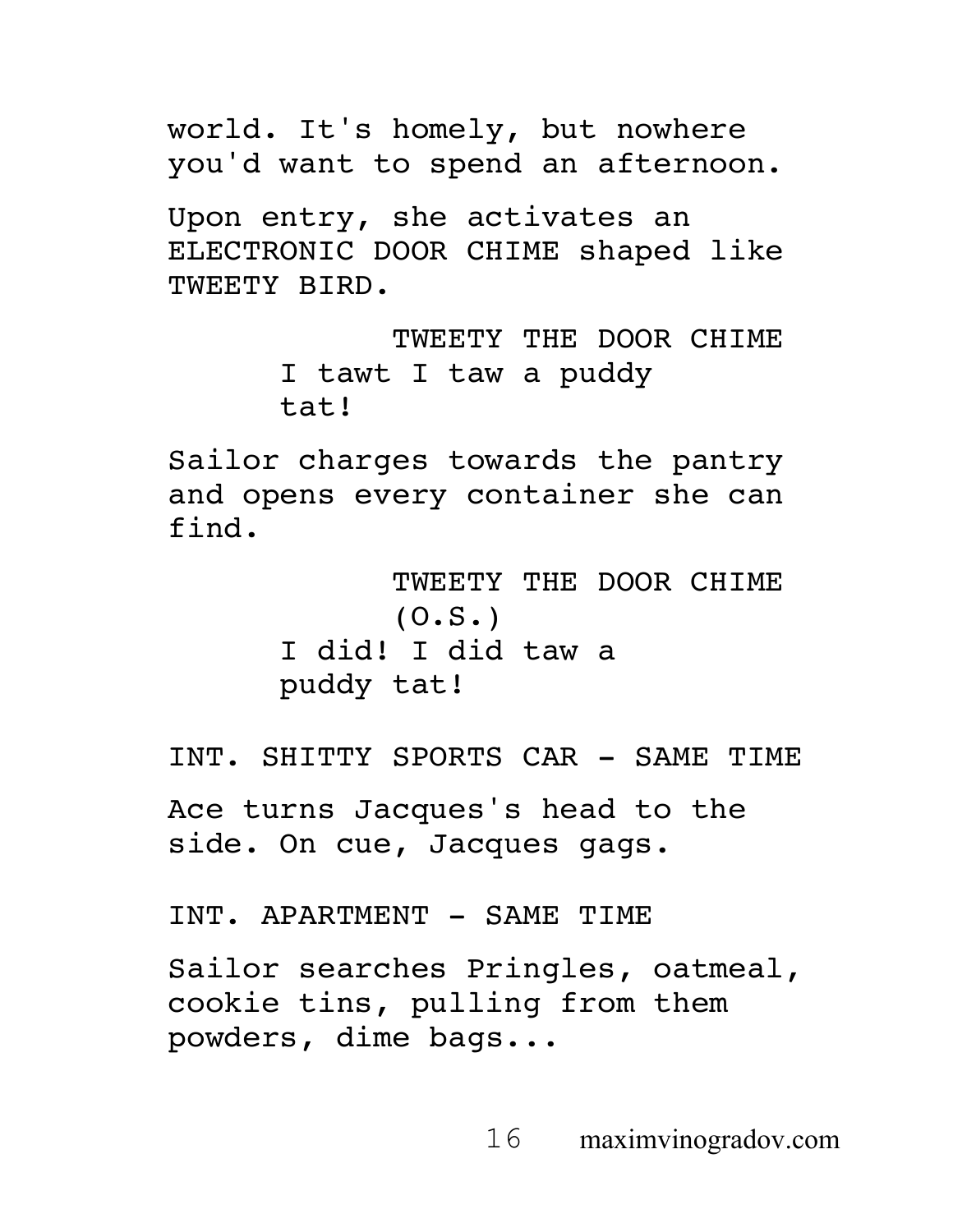ACE (O.S.) (shouting from street) Hey!

#### SAILOR

I'm workin' on it!

Sailor finally opens a Planters can with a VIAL OF NARCAN.

> ACE (O.S.) NEED IT *NOW*!

Sailor uses a syringe to rip open a pillow off the couch, feathers puffing out. She SHOVES the Narcan vial and syringe INTO THE PILLOW and runs to the window.

EXT. APARTMENT - SAME TIME

Sailor arrives at the window, THROWING THE PILLOW,, as Ace hops out of the car. The pillow and feathers fall in SLOW-MOTION, Sailor looking down at Ace and Ace up at Sailor.

The pillow LANDS ON THE STREET with a *piff* at Ace's feet.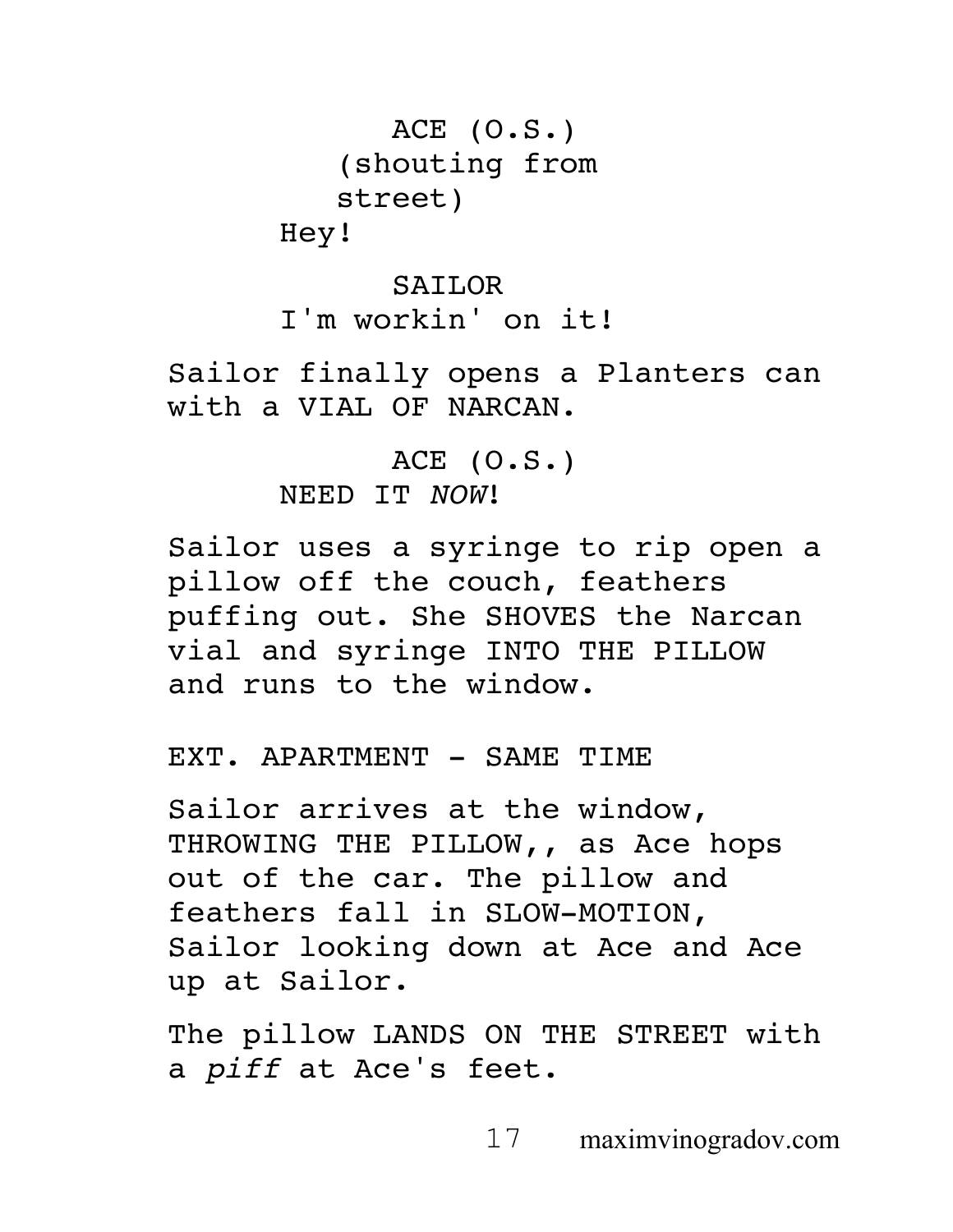CUT TO BLACK.

ROLL OPENING CREDITS

SMASH CUT TO:

INT. SHITTY SPORTS CAR - A MINUTE LATER

Jacques gasps as his EYES FLUTTER BACK TO LIFE. He falls out of the car as Ace takes a big inhale of relief, dropping an emptied syringe and EMPTY NARCAN VIAL onto the road.

EXT. APARTMENT - CONTINUOUS

Dani rushes to Jacques and hugs him as Jacques hyperventilates, then gags.

```
ACE (V.O.)
   (yelling)
Tell me how the fuck 
this isn't a 
problem?!
```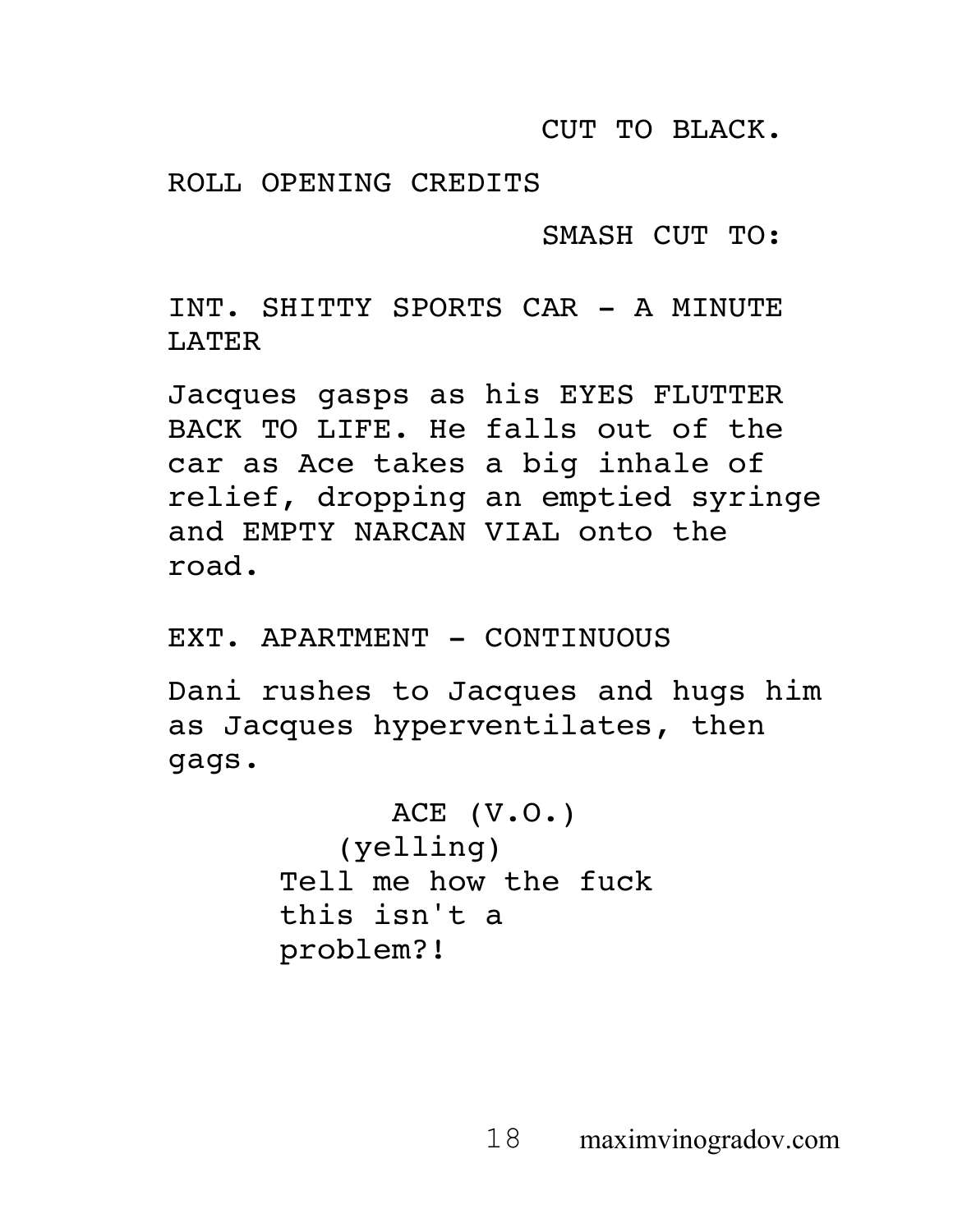INT. APARTMENT - SAILOR AND ACE'S ROOM - NIGHT

It's got posters of James Dean and Grace Kelly, the room lit with scattered power strips loaded with night-lights. A bare mattress lies in the center.

Sailor stands by a steel-framed FULL BODY MIRROR in the shape of a CRUCIFIX, through which we see Ace has finished yelling.

> SAILOR You're not listening...

ACE (screaming through wall) I'm not fucking going back in!

JACQUES (O.S.) (through wall) You're *not* going back in!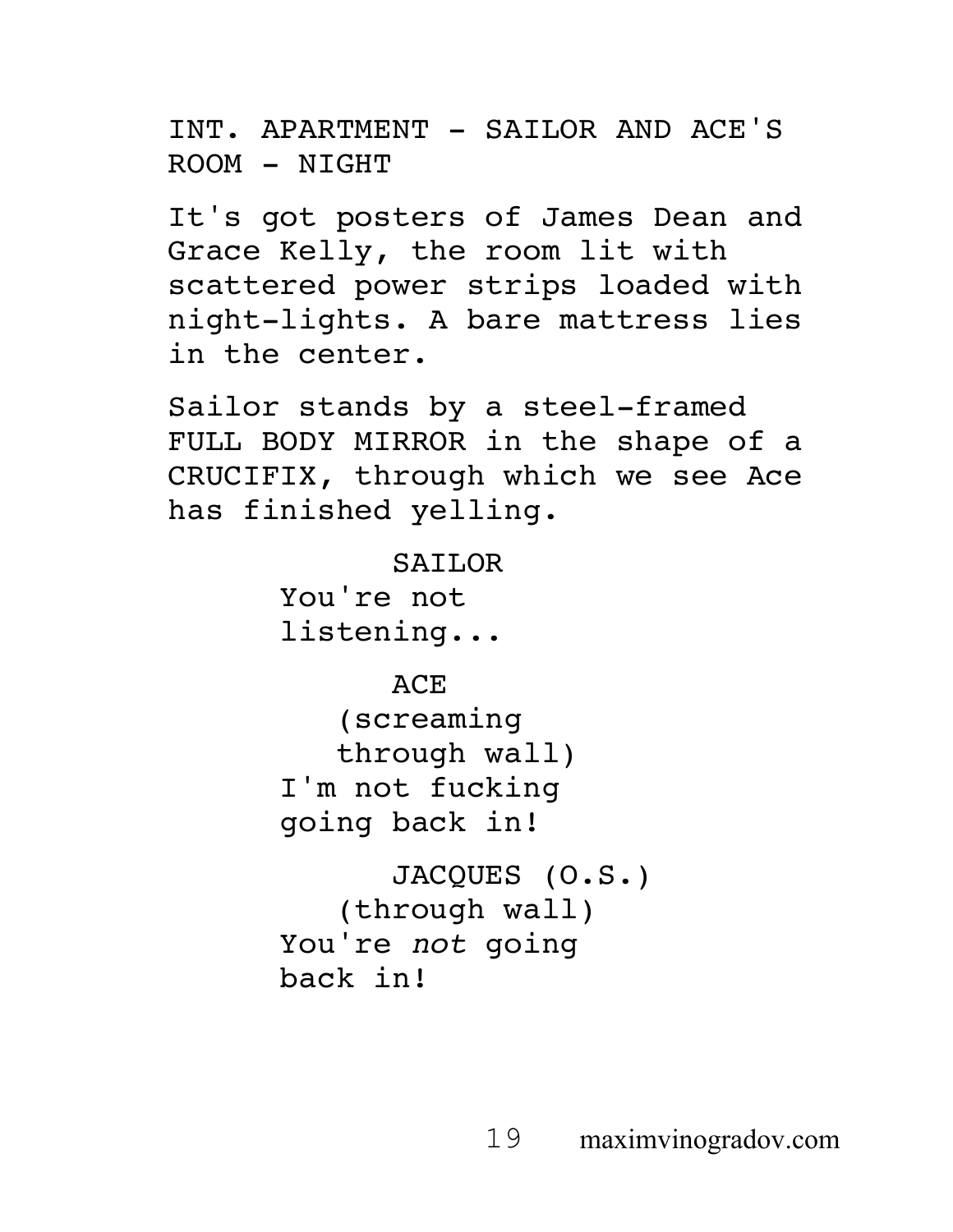DANI (O.S.) (through wall) Would you stop encouraging him?!

INT. APARTMENT - DANI AND JACQUES'S ROOM - SAME TIME

French and Russian flags hang. Same lighting and mattress, but no mirrors. The "window" is a frame with the glass missing. Probably stolen. This leads out to the FIRE ESCAPE.

> **JACOUES** (imitating Ace) Ugh! I'm going to go back to prison! Prison was so bad! They put things in my shit hole!

ACE (O.S.) (through wall) You better *hope* those Percs kill you, ya French fuck!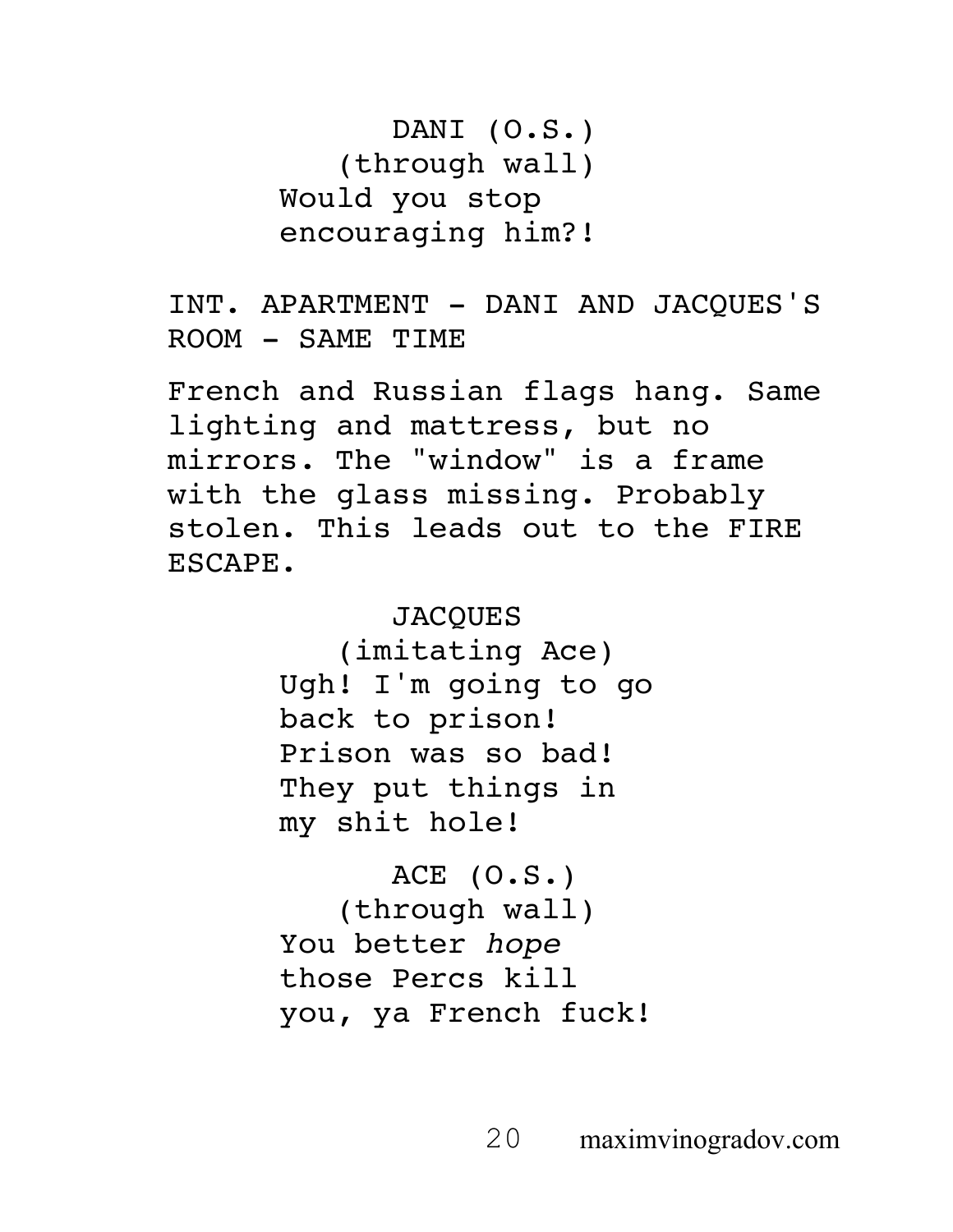## DANI

You promised me you'd stop doing them.

INT. APARTMENT - MOMENTS LATER

The main room has cinderblocks resting against the front door instead of a lock. Nearby there's a kiddy pool with a wooden pallet resting on it -- on this "table" are off-brand FROSTED FLAKES and CHEERIOS.

```
JACQUES (O.S.)
          (through wall)
      So you're on his 
      side?!
             SAILOR (O.S.)
          (through wall)
      Why the fuck does 
      there have to be a 
      side?!
ACE (O.S.)
 (through wall)
Cause I'm not 
going to prison 
over some Kermit
```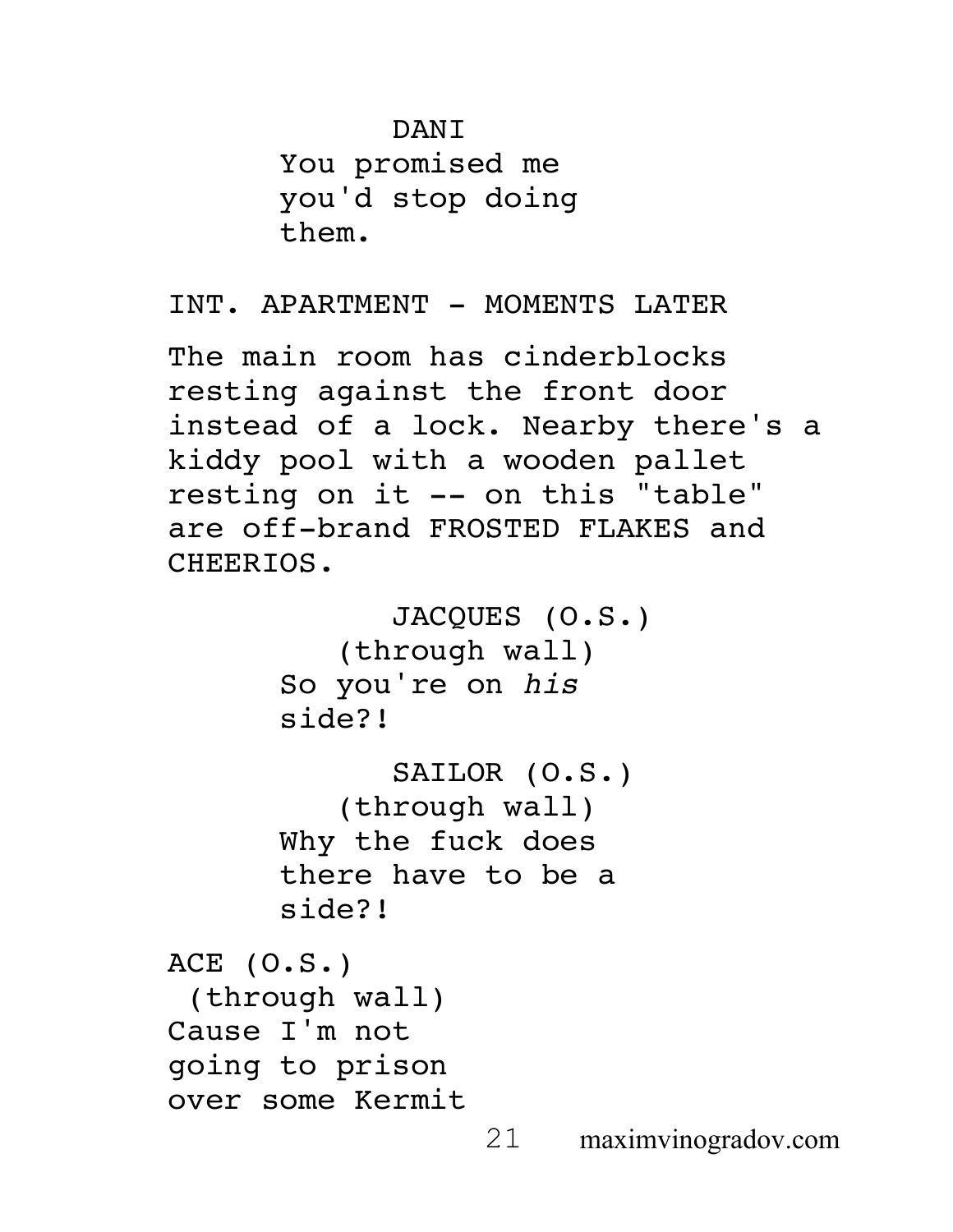```
cause he's too 
fuckin' weak to 
get over his Perc 
addiction! It is
--
                    DANI (O.S.)
                     (through wall)
                    And you know he 
                    doesn't like it 
                    when you call him 
                    -- HEY! Don't act 
                    like it's so easy 
                    to get over a --
INT. APARTMENT - MOMENTS LATER
All are now in the main room, 
Sailor holding back Ace and Dani 
holding back Jacques.
DANT
Stop singing! 
Just--look, Ace, 
you gotta--
sweetie, please 
just stop with 
that --
```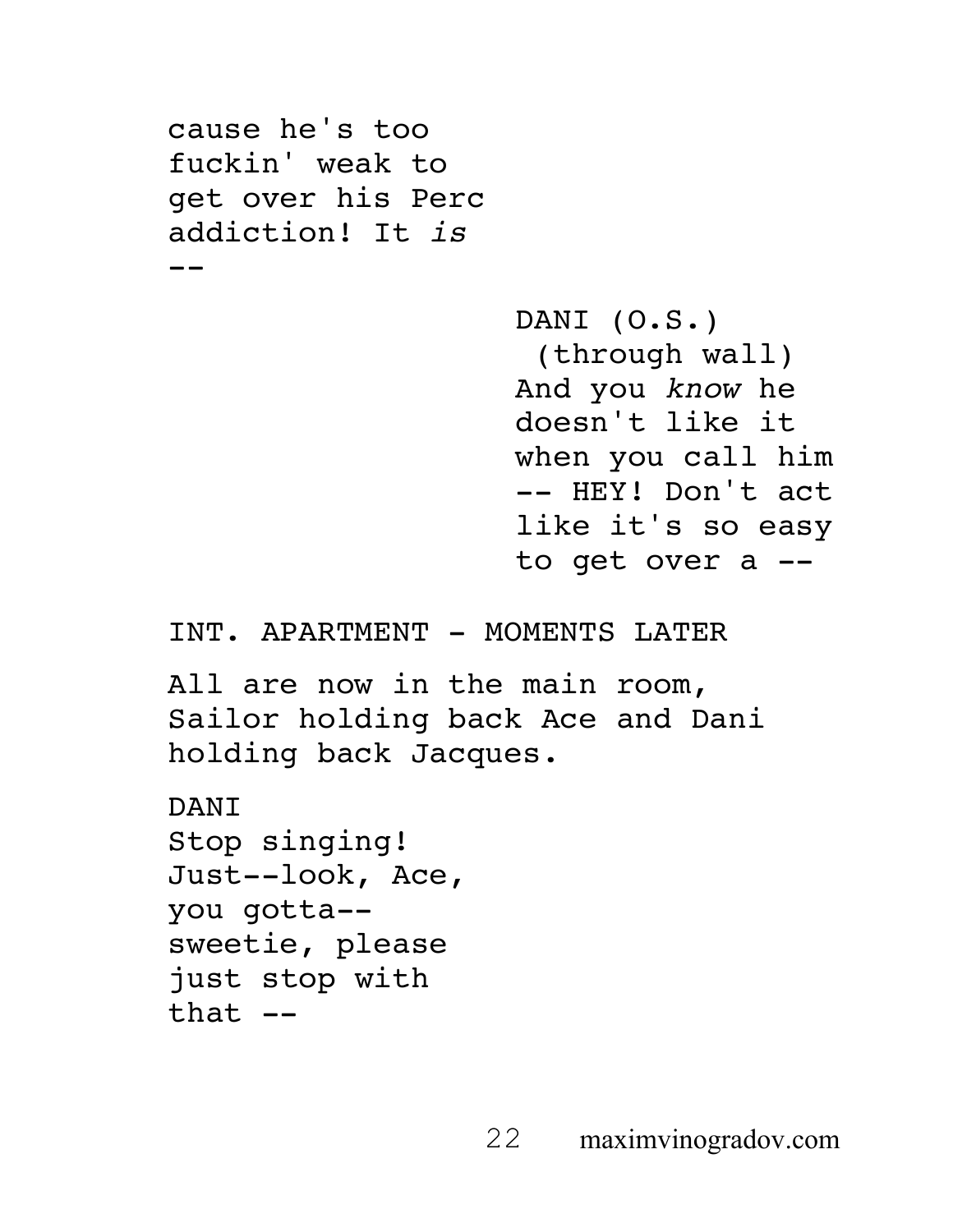**JACQUES** (singing) -- me the things I need: the rain and the... rain and the... rain and seeds! The Lord is good to me! **ACE** You cut that shit out! **JACQUES** Amen! DANI (doing everything to not explode) Sweetie! **JACQUES** (to Ace) Only when you admit

prison made you like getting your chimney swept!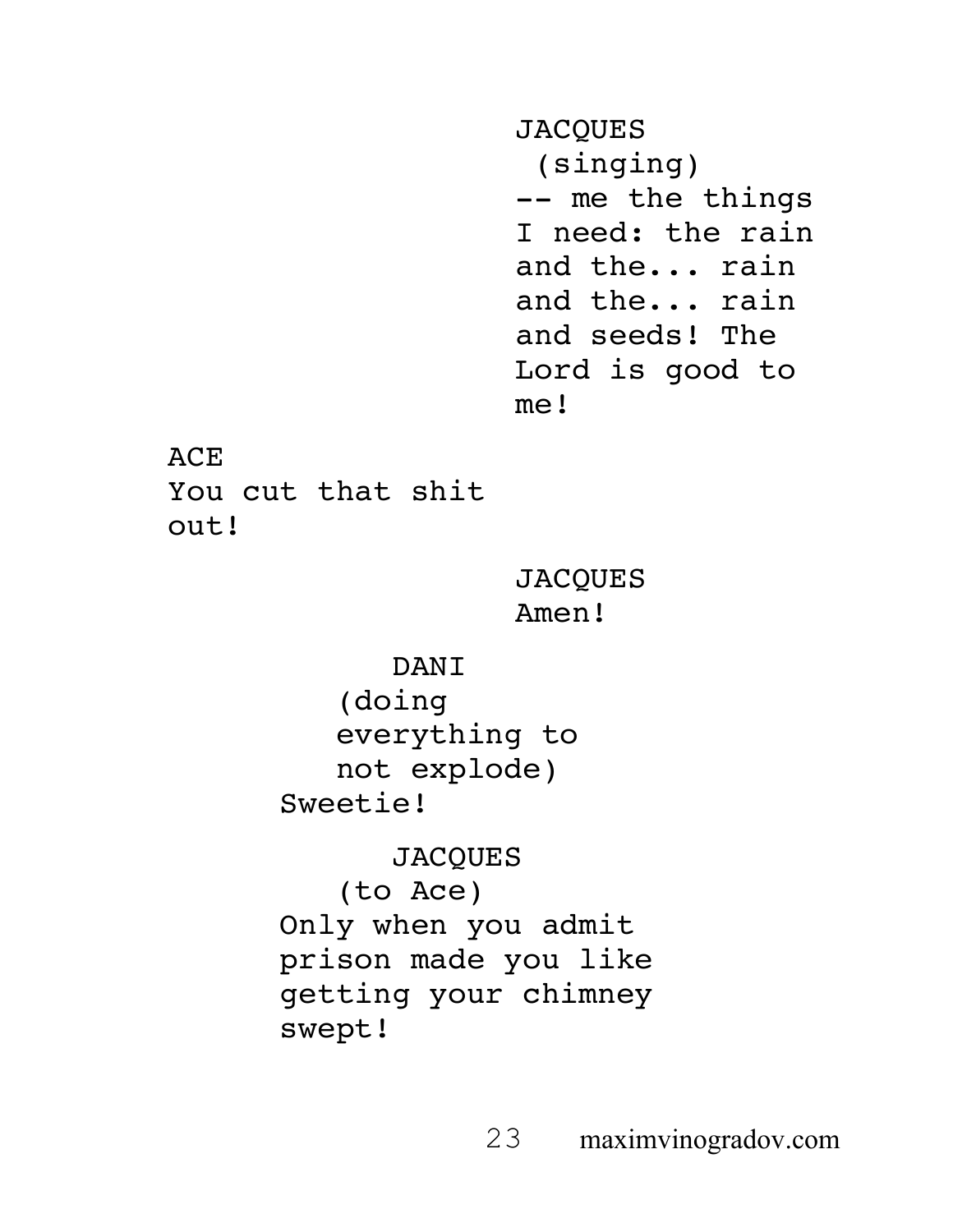ACE

That's it: you're fucking done! You're fucking *done,*  Kermit!

**JACQUES** Oooh, you're gonna *kill* me?!

ACE

That's not what I *fucking* said!

> SAILOR Don't joke about that!

ACE (to Sailor) What, you think I would *do* that?!

SAILOR That's not what I *fucking* said!

DANI (to Jacques) Keep this shit up and you're sleeping on the fire escape,

24 maximvinogradov.com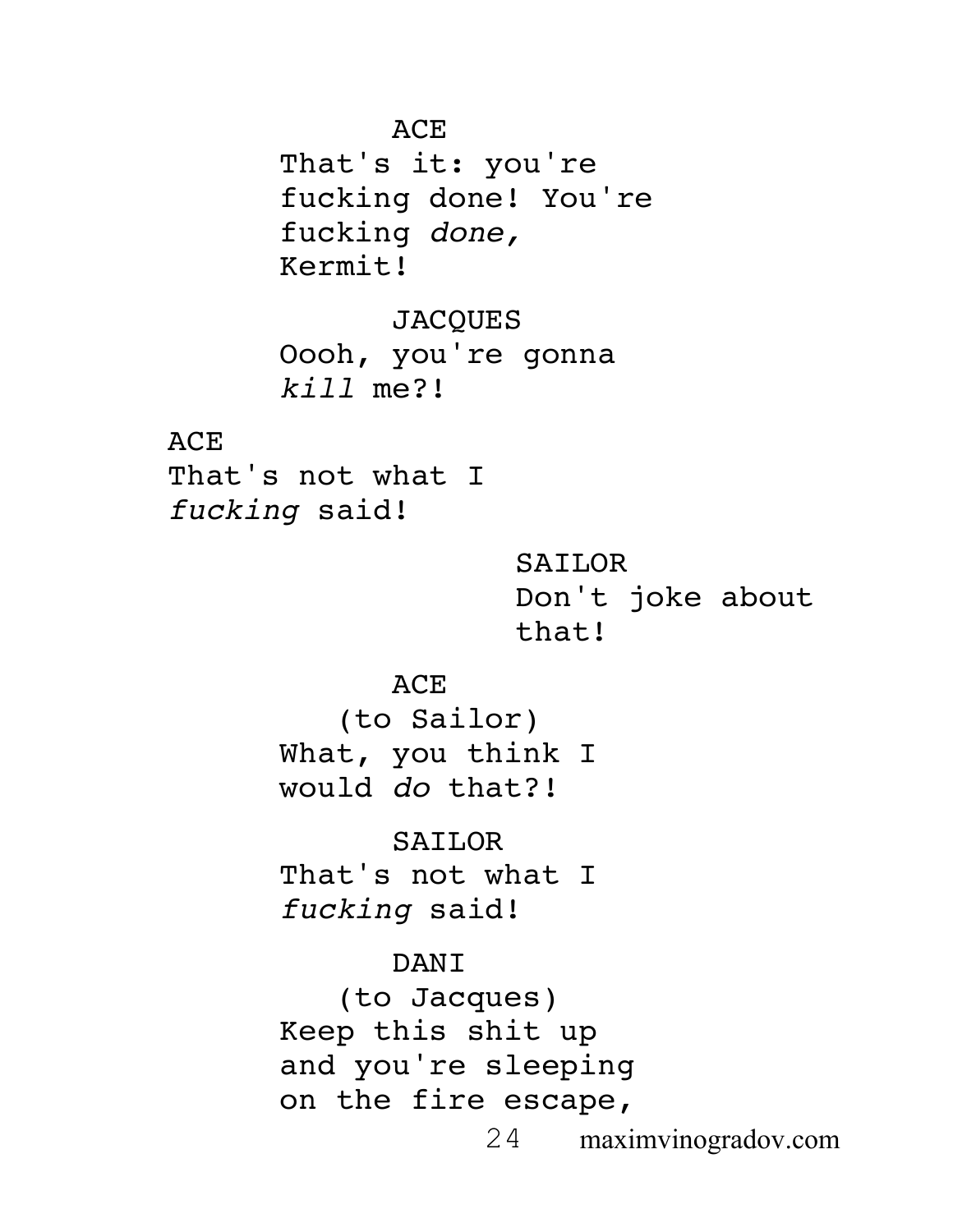do you understand me?!

Jacques knocks Dani's arms off him and heads back to his and Dani's room.

> JACQUES Fine! No one yells there!

After a moment, Jacques returns to grab the CHEERIOS off the table, then slams the door to his and Dani's room.

Dani fumes at Ace and follows after Jacques.

INT. APARTMENT - SAILOR AND ACE'S ROOM - LATER

Ace sits on the mattress with his head in his hands. Sailor sits by the window.

# ACE

I need you to promise me. That'd be enough.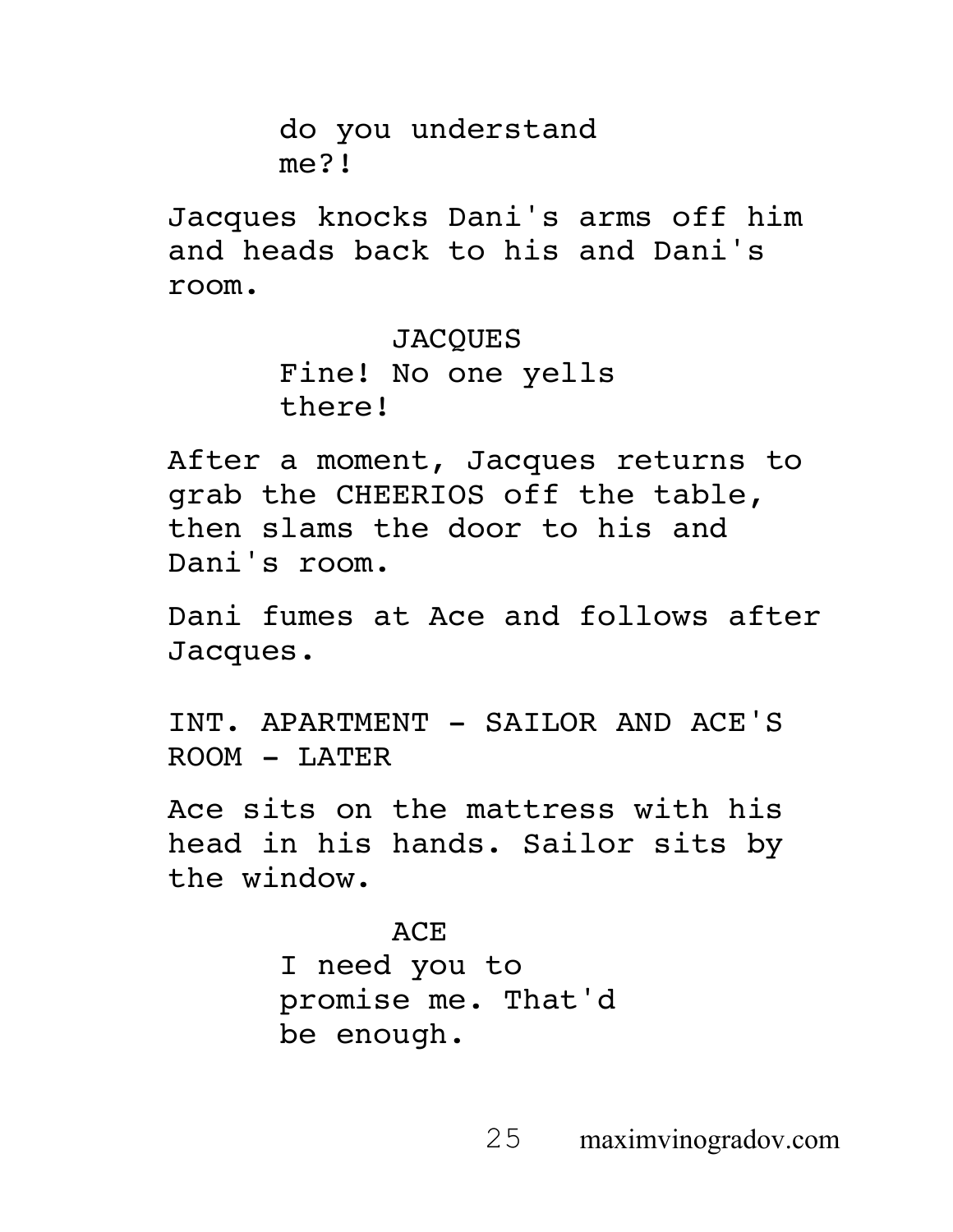SAILOR

I promise.

### ACE

That's not enough.

Sailor smiles at Ace.

ACE I can't have you... Like at any moment, I...

Sailor strolls to the bed and throws an arm around Ace, tussling his hair.

> SAILOR No one thinks you like getting your chimney swept. No one does.

ACE That's not what I'm talking about!

> SAILOR I know. I know what you're --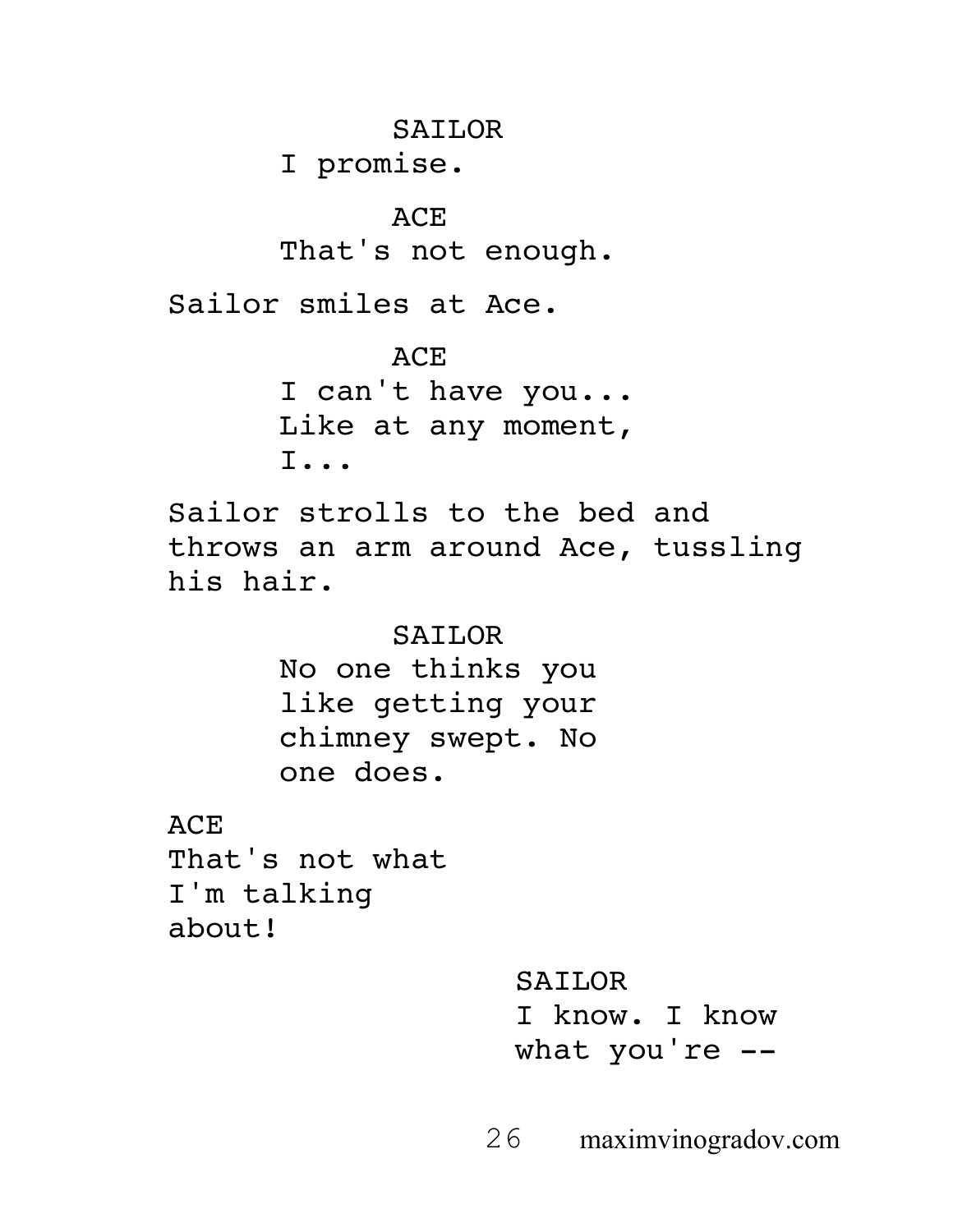It's called funny.

ACE

I wouldn't. I never would. Not you, not Dani... *not* Jacques. I wouldn't...

SAILOR I'm confused. Are we still on anal?

Sailor chuckles. After a moment, so does Ace.

> SAILOR Stop being so selfinvolved. No one's thinking about it.

Sailor goes back to the window, sitting on its ledge.

ACE

Ugh, I'm just a kid and life is a nightmare... Man, I just want two fucking seconds where I can breathe. That's my goal.

27 maximvinogradov.com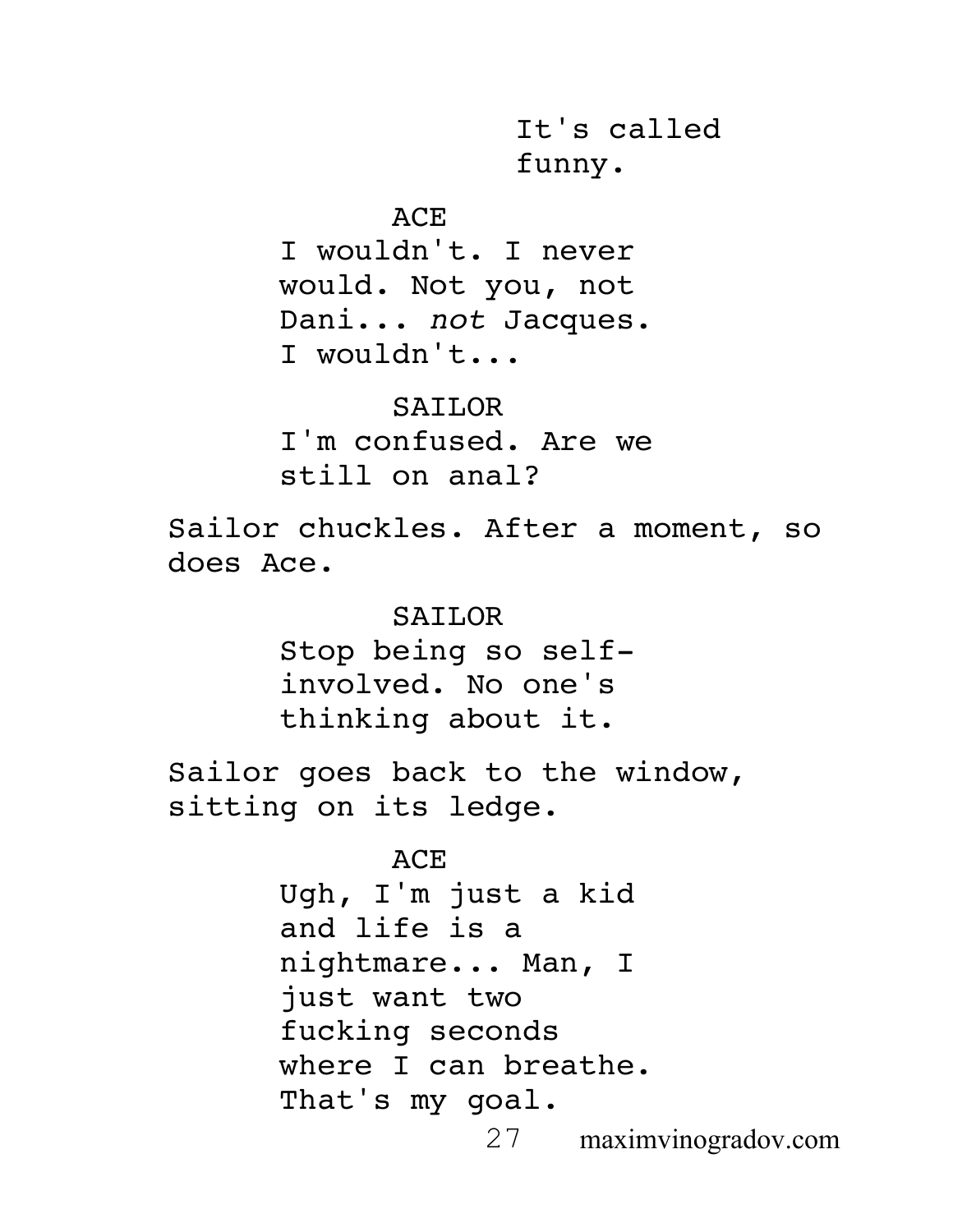That's what I'm gonna do tomorrow. SAILOR Something'll come up. ACE No, it won't... Yes, it will. Jacques'll find a big fucking pearl and we'll die. I know it. SAILOR (seeing something outside)

Yeah...

Sighing, Ace goes to the window and peeks out.

ACE'S POV - FIRE ESCAPE OUTSIDE DANI AND JACQUES' WINDOW

Jacques and Dani sit with a YOUNG BOY (6). The boy's eating CHEERIOS as Jacques smokes a joint. Dani's got her hand on the boy's shoulders, asking him questions.